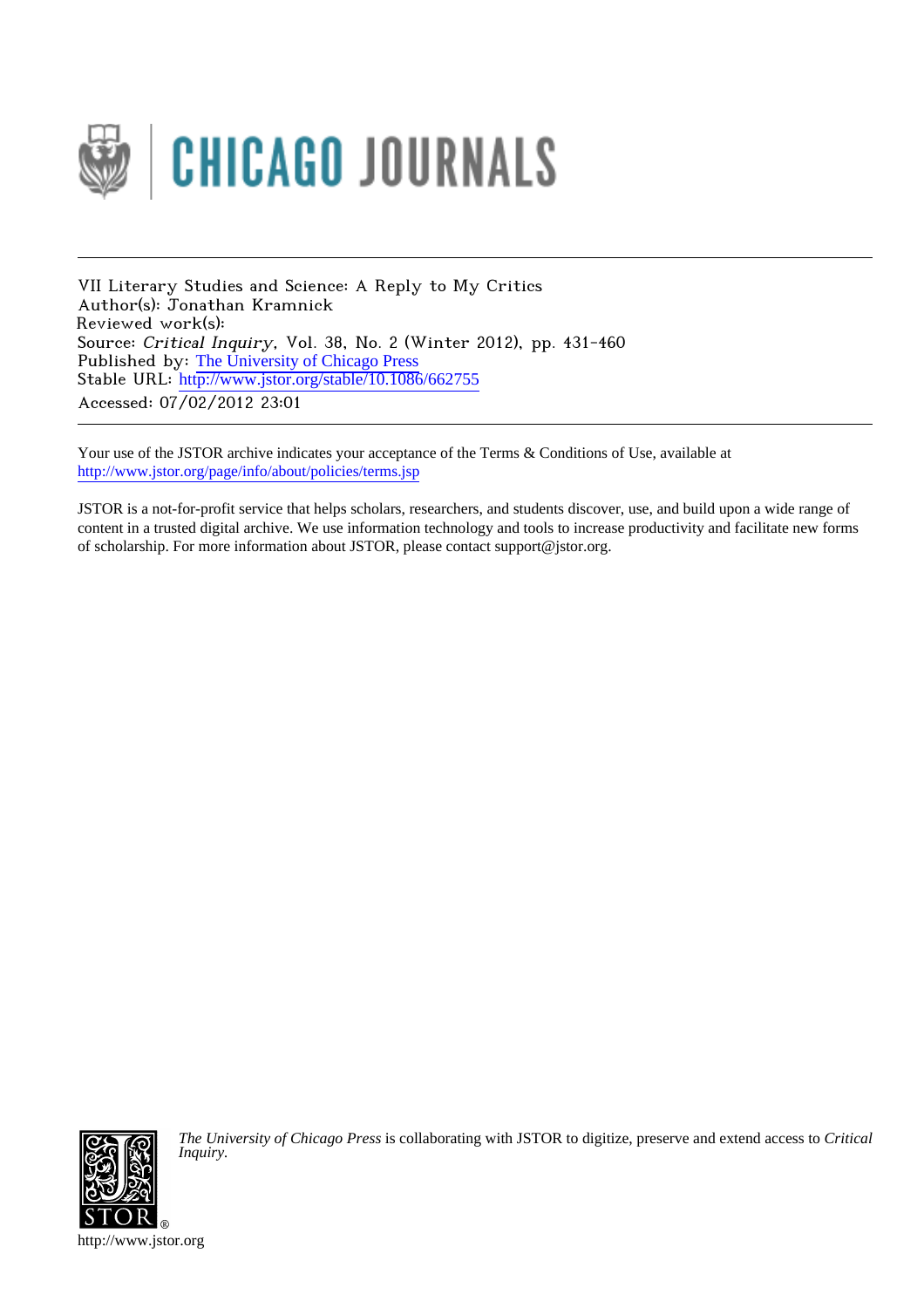# *Critical Response VII* Literary Studies and Science: A Reply to My **Critics**

Jonathan Kramnick

The responses to my essay on literary Darwinism present a welcome opportunity to engage its topic on broader terms. The essay focused on an academically marginal but publicly significant movement in literary studies, one that hopes to ground the study of literature on evolutionary psychology and so, on its view, to put our rickety discipline on the steady foundation of science. My argument against this movement challenged both its account of the science and its treatment of texts. And it did so with an end in view. Literary Darwinism is worth taking seriously for the same reason that it has gathered so much attention in the popular press. It asks us to think hard about our work and to consider any relation we might have to the social and natural sciences. How can we defend the aims and methods of humanities? How might we integrate research from other disciplines into the study of literary artifacts and culture? How finally might we expand our sense of humanistic research for the twenty-first century? These are all important questions to consider, and they extend beyond the local concerns of my initial argument. So while I take some time here to

I didn't thank readers of the original essay because there were so many that it seemed like overkill for a mere article. Since this has now continued into a second round, I'll take the chance to acknowledge those who read and commented on either the original or the rejoinder. These include Jerry Fodor, John Guillory, Colin Jager, Joshua Landy, Matthew McAdam, Robert Matthews, Natalie Philips, Deena Skolnick-Weisberg, Ellen Spolsky, Alan Thomas, Blakey Vermeule, Lisa Zunshine, and finally of course the editors of *Critical Inquiry*.

*Critical Inquiry* 38 (Winter 2012)

© 2012 by The University of Chicago. 0093-1896/12/3802-0008\$10.00. All rights reserved.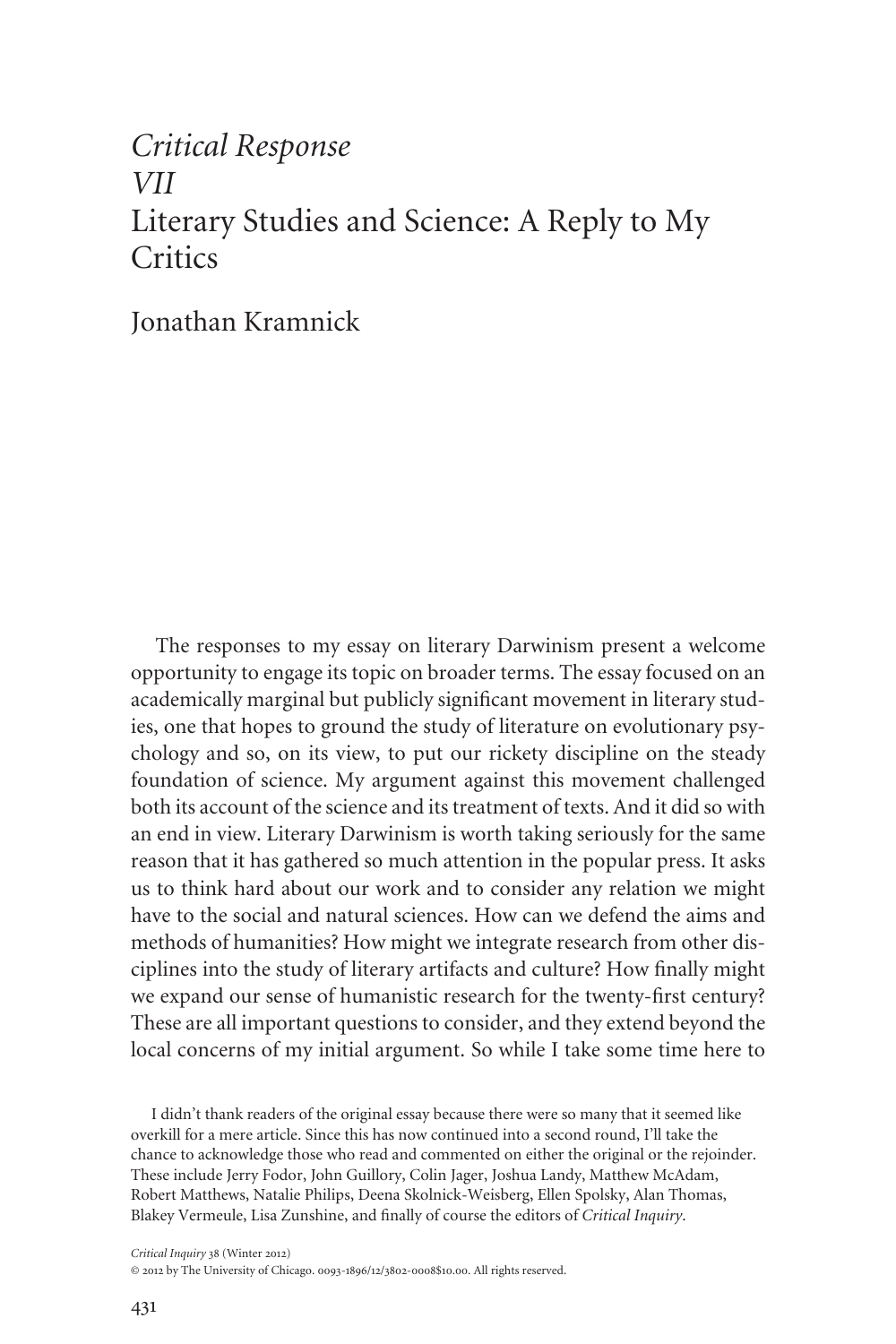respond to the specific queries raised by my interlocutors, I try also to elaborate a few points about work between the disciplines and about the current state of science talk among humanists.

Such talk is not new. As John Guillory observed in these pages a decade ago, there is a sense in which the literary humanities constantly invoke a relation to the sciences as part of their rationale, their sense that they offer a distinct approach to a separate part of the world.<sup>1</sup> Literary Darwinism was born as a movement against this kind of distinction, at something like the high water mark of the 1990s-era critique of scientific epistemology.<sup>2</sup> Precisely when some humanists endeavored to deflate the empirical disciplines' pretensions to objectivity, a small group of critics moved in an altogether different direction. Thus for example Brian Boyd in the essay we quarrel over in our notes: "Until literature departments take into account that humans are not just cultural or textual phenomena but something more complex, English and related disciplines will continue to be the laughingstock of the academic world that they have been for years because of their obscurantist dogmatism and their coddled and preening pseudoradicalism."<sup>3</sup> The important part of this sentence is not the routine invective against jargon and politics so much as the reference to humans as "something more complex" than mere textual entities. In this view, humans are complex biological organisms evolved by natural selection, a proper understanding of which will correct for all the nonsense and excess that has driven our discipline off the rails. Here then was an interesting turn. While the contretemps with theory was by this time quite stale, the notion that evolutionary biology might serve as a corrective was comparatively new. Science would tell us why we've been making the mistakes everyone makes fun of us for, and it would get us to up to speed with what was going on everywhere else in the academy. "While the established forms of study of literature and cinema have been drifting into disarray, the

1. See John Guillory, "The Sokal Affair and the History of Criticism," *Critical Inquiry* 28 (Winter 2002): 470–508.

2. See for example Joseph Carroll's first book, *Evolution and Literary Theory* (Columbia, Mo., 1995), and Robert Storey, *Mimesis and the Human Animal: On the Biogenetic Foundations of Literary Representation* (Evanston, Ill., 1996), two polemics against the state of literary studies, as they understood it at the time, and attempts to bring in science to cure our ills.

3. Brian Boyd, "Getting It All Wrong: Bioculture Critiques Cultural Critique," in *Evolution, Literature, and Film: A Reader*, ed. Boyd, Carroll, and Jonathan Gottschall (New York, 2010), p. 198.

JONATHAN KRAMNICK is professor of English at Rutgers University and author most recently of *Actions and Objects from Hobbes to Richardson* (2010).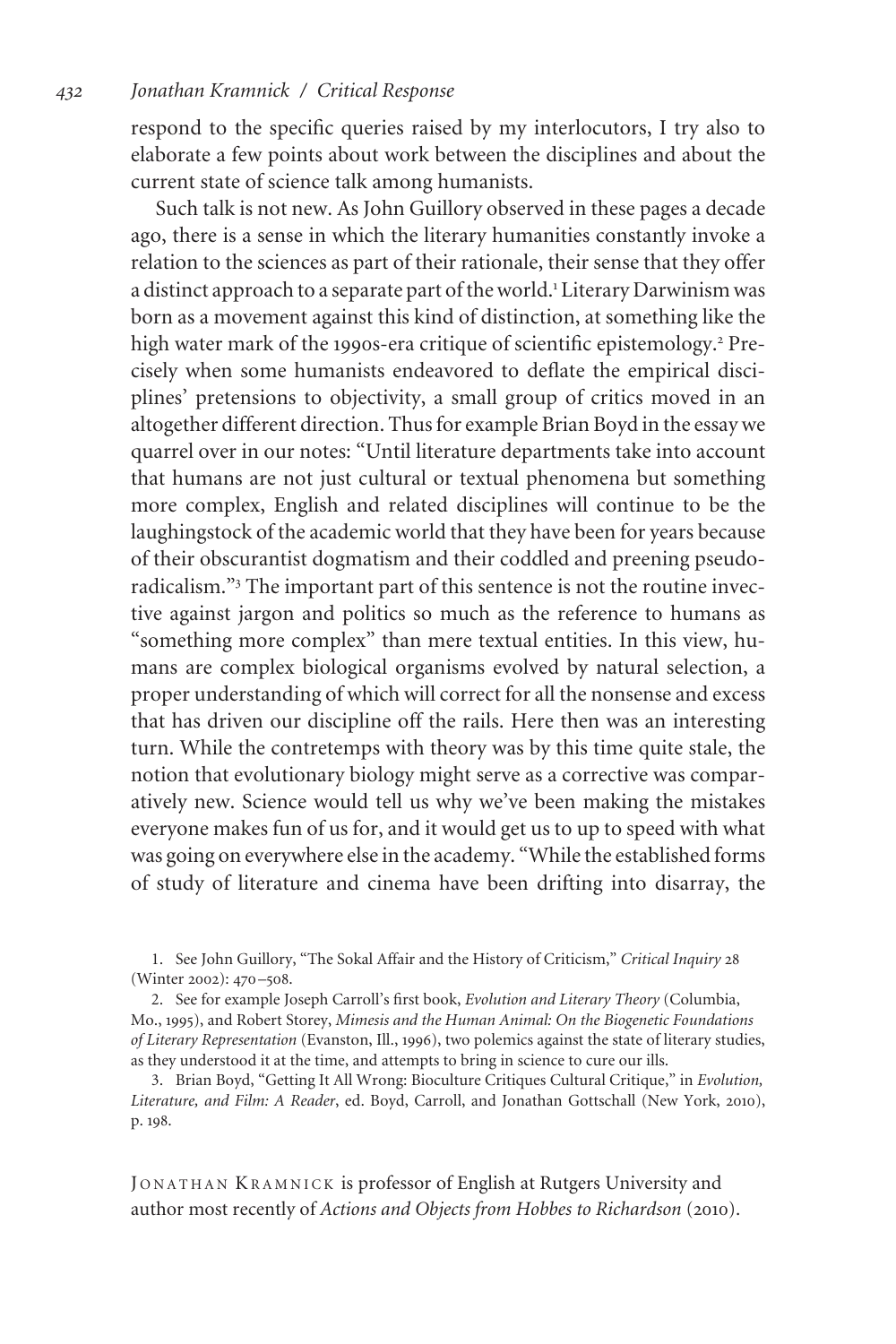evolutionary analysis of human nature has been maturing."<sup>4</sup> Time to get with the program.

Or not. Two points here are worth remarking upon. First, the claim that the social and natural sciences are close to consensus on "the speciestypical needs of an evolved and adapted human nature" and only us dithering humanists are holding out downplays the lively state of play on topics dear to many literary Darwinists, including especially ideas of mate selection, differential kin preferences, and innate sexual predispositions.<sup>5</sup> Second, the notion that a "rapprochement with science" need be brokered by evolutionary psychology in particular skews the meaning of science to one subfield among the plenum.<sup>6</sup> As G. Gabrielle Starr observes in her response (pp. 418–25), there's no principled reason why this one approach should draw more attention from humanists than others in the vicinity. In fact, there's good evidence that it hasn't. Recent years have seen a vibrantly eclectic curiosity in quantitative, empirical, and otherwise novel approaches to literary study, from the digital humanities to the cognitive sciences to affect theory and beyond. To say that the business is theorybesotted and averse to things scientific is, to borrow an expression from Joseph Carroll, "boxing at shadows," at a caricature of the profession that never was accurate and is now certainly behind us (p. 408). So what's all the fuss?

Literary Darwinism's real hostility may not be so much to theory as to an account of behavior it sees as at odds with what natural selection tells us about the human. "What the Darwinists have been doing all along," writes Carroll in a very recent essay, "is using evolutionary psychology to examine the motivations of characters in novels, plays, and (less frequently) poems, concentrating chiefly on the sexual aspects of reproductive success but taking in also family dynamics, social dynamics, and survival issues such as acquiring resources and avoiding predators."<sup>7</sup> Readers new to this sort of language might well blanch. The point is not just to bring work from another discipline; it is to constrain what one might say in literary interpretation according to a biological explanation of psychology, the "motivations of characters" as they go about the struggle to survive, reproduce, or assist their kin. One goal of my essay was to place statements of

5. Carroll, "The Cuckoo's History: Human Nature in *Wuthering Heights,*" in *Evolution, Literature, and Film*, p. 370.

6. See Boyd, Carroll, Gottschall, introduction, p. 6.

7. Carroll, "Three Scenarios for Literary Darwinism," *New Literary History* 41 (Winter 2010): 54.

<sup>4.</sup> Boyd, Carroll, Gottschall, introduction to *Evolution, Literature, and Film*, p. 2. As much as I can, I will try to cite from collective and recent work, like this introduction to the anthology mentioned in both Boyd and Carroll's responses.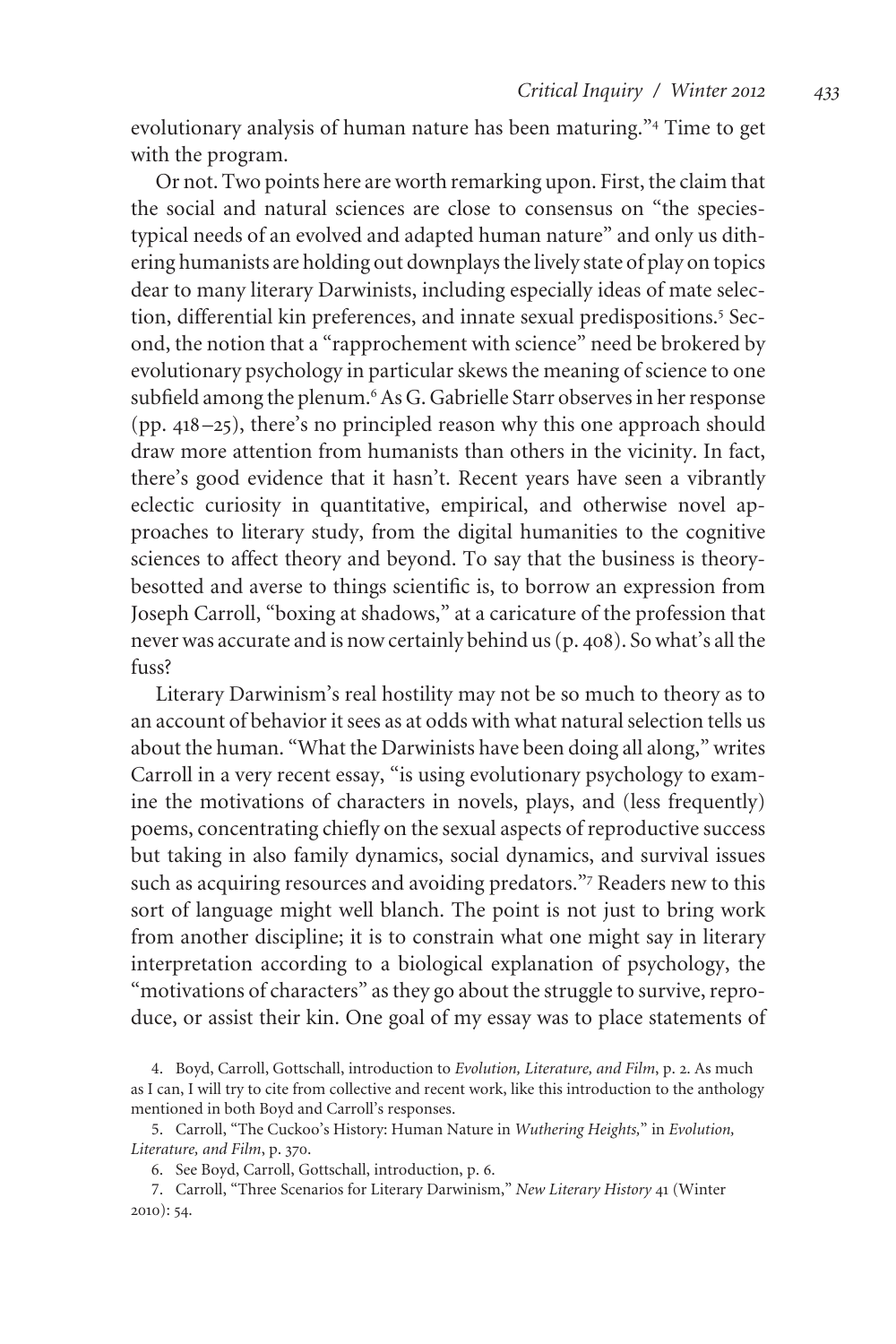this kind in their broader intellectual history and to discuss the work one would have to do to integrate the humanities into the evolutionary picture of human nature Carroll and his friends prefer. I argued that the focus on motive, "reproductive success," and adaptation pushes Darwinian criticism toward the thematic and allegorical and away from form or the counterintuitive or simply the surprising. I will return to all these arguments below in my rejoinder.

In the present context, I want to say more up front about how this sort of criticism imagines its relation to the sciences. The presiding idea of bringing evolutionary psychology to literary studies comes from E. O. Wilson's desire for consilience among the disciplines. "Within this consilient worldview," write Boyd, Carroll, and Jonathan Gottschall in their latest anthology, "evolutionary biology is the pivotal discipline uniting the hard sciences with the human sciences and the arts."<sup>8</sup> At bottom is physics, in between biology and psychology, and at the top the literary and cultural disciplines. "Vertical integration"<sup>9</sup> therefore uses the evolutionary science of mind to "shrink the space of possible explanation," as Gottschall puts it, so that literary study stands on "the bedrock of evolution by natural selection."<sup>10</sup> "To qualify as Darwinist," Carroll writes, "a reading would have to bring all its particular observations into line with basic evolutionary principles: survival, reproduction, kinship (inclusive fitness), basic social dynamics, and the reproductive cycle that vies to give shape to human life and organizes the most intimate relations of family."<sup>11</sup> Putting aside for a moment the objections we might have to this language as a description of human biological nature, I would urge readers to ponder how consilience understands the relation between the humanities and the sciences as disciplines of knowledge. The idea is not of a two-way exchange on points of shared interest. It is rather that the terms of art used in biology continue to hold further up the pyramid of explanation. The kind of claim you can make about natural selection puts limits on what you can say about psychology and what you can say about psychology limits what you can do with literature.<sup>12</sup> Readers who find this alarming might take some solace that the view is out of favor in contemporary philosophy of science. <sup>13</sup> It is

8. Boyd, Carroll, Gottschall, introduction, p. 3.

9. The phrase "vertical integration" is the preferred term of Edward Slingerland, *What Science Offers the Humanities: Integrating Body and Culture* (New York, 2008), pp. 9–11.

- 10. Gottschall, *Literature, Science, and a New Humanities* (New York, 2008), pp. 8, 13.
- 11. Carroll, "Three Scenarios for Literary Darwinism," p. 59.
- 12. See for example Gottschall, *Literature, Science, and a New Humanities*, pp. 21–22.
- 13. See Jerry Fodor's classic statement, "Special Sciences: (Or: The Disunity of Science as a Working Hypothesis)," *Synthese* 28 (Oct. 1974): 97–115, along with a more recent consideration by Barry Loewer, "Why There *Is* Anything Except Physics," *Being Reduced: New Essays on*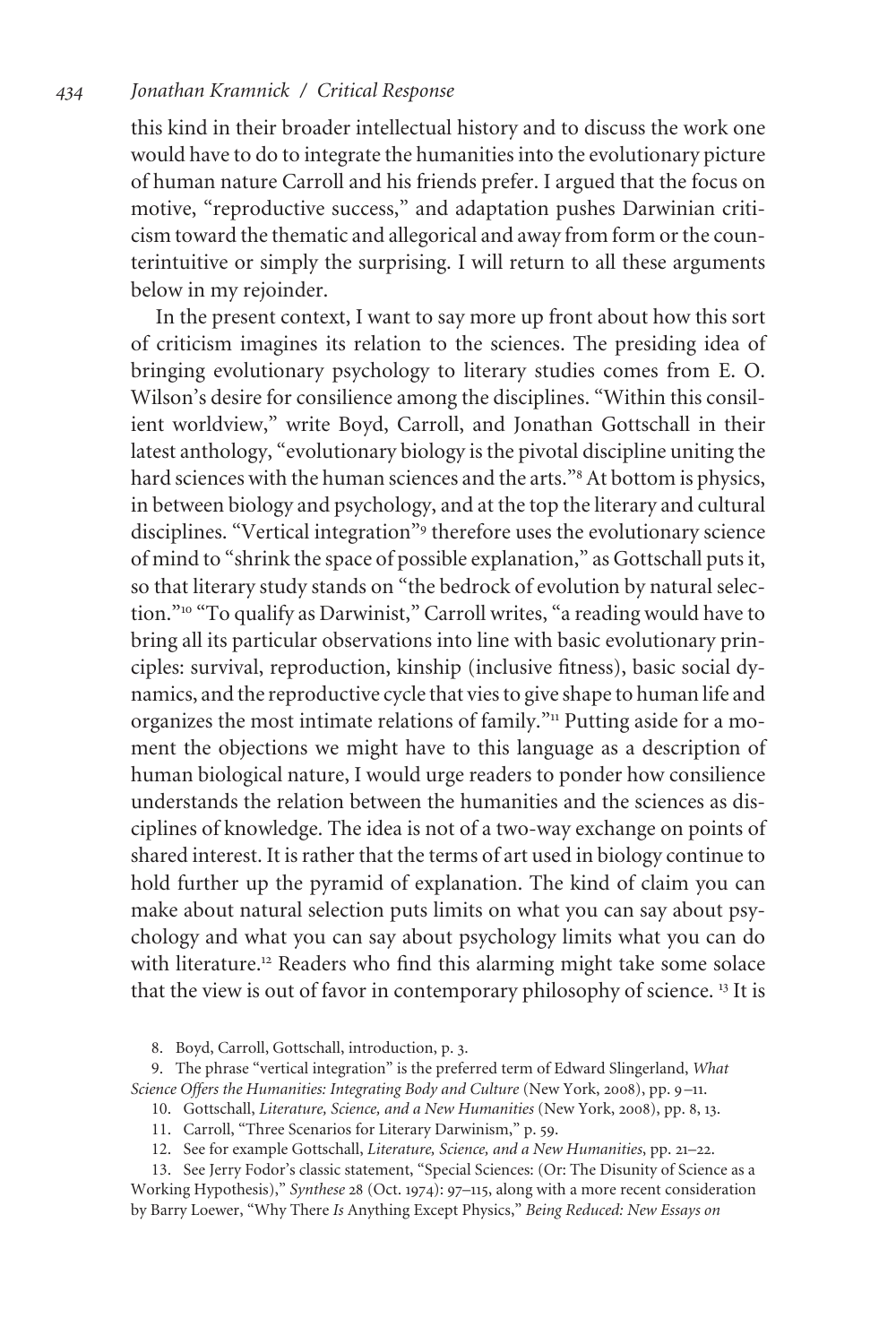also I think a poor model for sustaining curiosity and collaboration between fields of study or so I will try to show as I refine and extend my points from the original essay.

I would be surprised if the program of consilience gets that much traction, but I do think that the negative case puts in better light what are some avenues for, as it were, horizontal traffic between the disciplines. I'm going to try to keep that larger picture in sight during what might otherwise be a tedious series of clarifications. I'll begin with the semi-official complaints tendered by Boyd and Carroll, move to the friendly amendments of Paul Bloom and Blakey Vermeule, and draw to a close with the methodological and historical commentary of Vanessa Ryan and Starr. My point throughout will remain consistent. There's very good reason not to reduce literary interpretation, reading, or explanation to what goes on in other departments. At the same time, to propose a relation to the sciences is to ask what exactly it is that we do and how exactly might we make any contact with fields so different from our own. That should be exciting.

## **Literary Darwinism Unvarnished**

I'm not surprised that Carroll and Boyd didn't like my essay. They are after all leading figures of the school of criticism that I was "against." Having read much of their work, I'm also not surprised by their tone. I was disappointed that they didn't respond to direct engagement on many particular issues, although I suppose I'm not surprised about *that* either. In any case, I'll try my best (again) to keep this section concerned with what really is at stake in this quarrel, but that is going to require me to clean up a few local misunderstandings and mistakes. It will also require my getting into the scrum in a way I usually don't like, so readers are invited to skip ahead if they find this sort of thing distasteful (as I do). Let me start with a quick précis of my argument. "Against Literary Darwinism" attempted to undertake a critical examination of the evolutionary movement in literary studies, focusing on its understanding of science and its claim that creating and appreciating art and literature are biologically specified adaptations. I argued that literary Darwinists have trouble showing either how the forms of literature performed one or another function in the long-ago past or how the mind could have an innate disposition to stories (or fictions or

*Reduction, Explanation, and Causation,* ed. Jakop Hohwy and Jesper Kallestrup (Oxford, 2008), pp. 149–63. For the consideration of the reduction/special science problem in particular relation to consilience, see Fodor, "Look!" review of *Consilience: The Unity of Knowledge,* by Edward O. Wilson, *London Review of Books,* 29 Oct. 1998, pp. 3–6.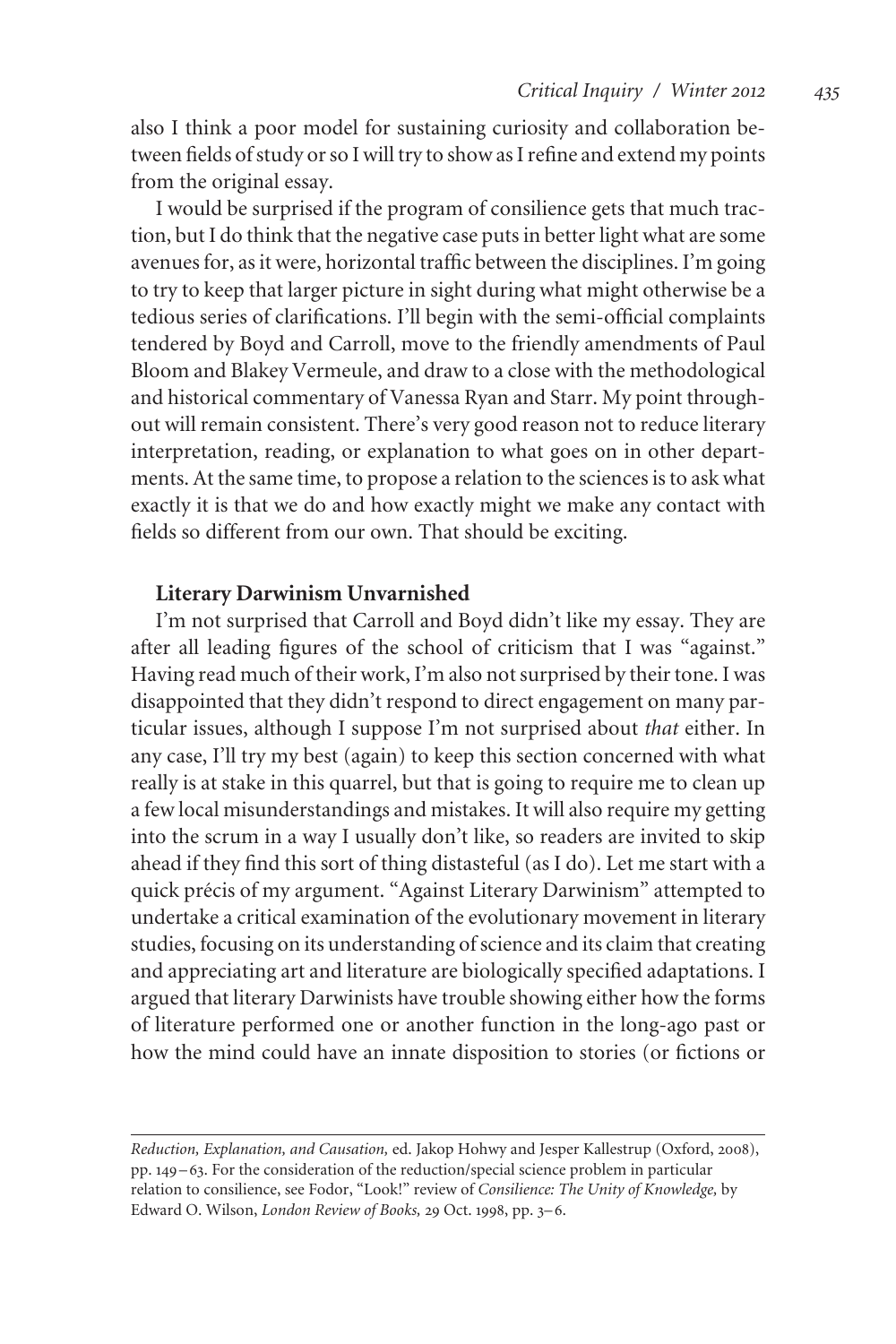narratives, as the argument is sometimes posed). I further argued that in place of either explanation literary Darwinism often shifts register to the thematic or moral, whether that is reading for content that would comport with its view of human nature or defining the function of literary fictions as virtuous and ennobling.

While I argued against this school of criticism, I also attempted to create something like a best-case scenario for what many readers might find a strange body of work. What kind of argument could show that a disposition to create and enjoy fictional narratives is an evolutionary adaptation? What might such an argument illuminate about literary form and history? To answer these questions, I began with some intellectual history, looking closely at how the revival of the theory of innate ideas ("nativism") during the first cognitive revolution laid the grounds for the adapted theory of mind in evolutionary psychology. I paid special attention to the properties understood to define psychological traits as both innate and adaptive. Only then did I maintain that the Darwinists were in some trouble. Carroll and Boyd will have none of this, as one would expect. Their ways of rejecting my argument however are curious. Carroll responds only to one strand—my use of the term *modularity*—and lets the rest stand; Boyd says that evolutionary criticism ("evocrit") really is about something else.<sup>14</sup> Taken together, the complaints concern what I have to say about cognitive architecture, adaptation, and finally literary interpretation. I'll take these one at a time while also folding them into a larger picture of where we are at odds.

Our disagreement substantially concerns the longstanding topic of innate knowledge and structure in the philosophy and science of mind. I suspect there is no small amount of talking past each other going on here, so I'll stand back and clarify at least how I see things. Theories of the innate mind extend back to René Descartes and Plato and, more importantly in the present case, have played a special role in cognitive science since Noam Chomsky's engagement with B. F. Skinner more than a half-century ago. The common ground is an emphasis on the organism rather than the environment as the source of knowledge and structure. "A first-pass characterization of innateness," write the distinguished editors of a recent, multivolume consideration of the topic, "might take a cognitive mechanism, representation, bias or connection to be innate to the extent that it emerges at some point in the course of normal development but is not a

14. Boyd would prefer *evocriticism* to *literary Darwinism,* and yet the term seems not to have stuck, for I think obvious enough reasons. I will continue to use *literary Darwinism* because that's the term that remains in public circulation. Nothing apart from the cadences of English turns on the difference.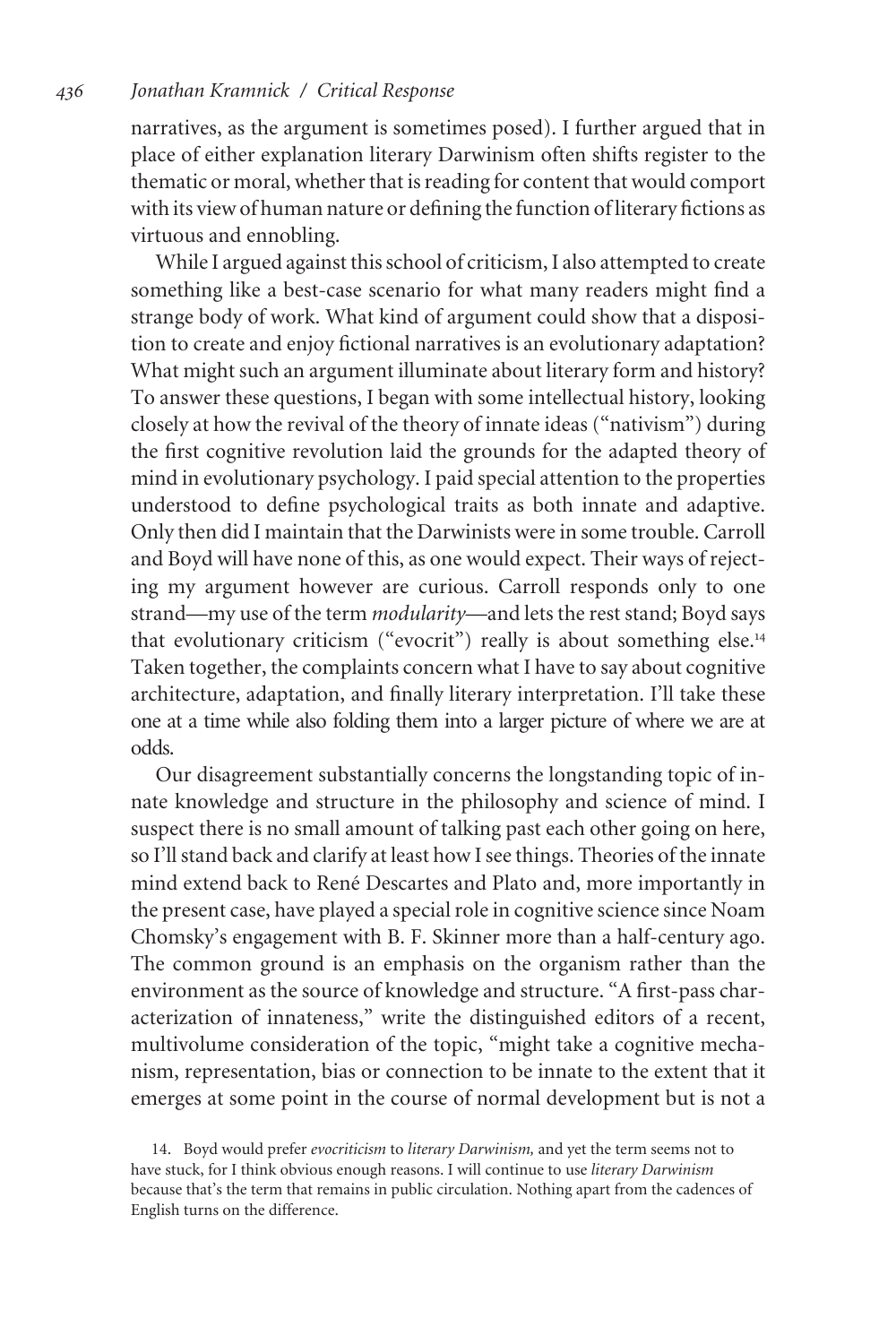product of learning."<sup>15</sup> On this view, much of what we know or how we act is not so much acquired as "grown" on specified routes and with greater or lesser sensitivity to context. The novelty of evolutionary psychology in particular was to tie nativism to a theory of natural selection. The innate mind is the way it is because it's many features—from an ability to read the intentions of others to an understanding of basic physics and well beyond—were selected for deep in our evolutionary history. And these many features work the way they do because they function independently of each other. My ability to read the intentions of others for example hums along separately from my ability to speak and understand a language. Children acquire one before the other, can be good at one and horrible at the other, and so on. Evolutionary psychology of all varieties has continued to refine what the innate endowment amounts to, but in broad form the hypothesis and the means of its corroboration remain the same.<sup>16</sup>

I would have expected this part of the argument merely to be intellectual history, with the important disagreement concerning whether a disposition for stories could be innately specified and how far the evolutionary account of human nature really goes to explain any feature of literary culture or history we might care about. For example, Bloom, a helpful eminence from evolutionary psychology, responds in this issue with a qualified yes to the first question and a not very to the second. However, Carroll and Boyd object to the history and its picture of the current state of play in ways that are at turns odd or misleading. They take issue especially with my (alleged) characterization of the evolved mind as modular and my (actual) account of their problem as fitting a disposition to tell or listen to stories into an adaptationist account of cognition. These topics again risk some obscurity, so I'll try to bring out the objection as clearly as I can. So, once again, modular theories of mind were a central feature of the nativist, cognitive turn of the 1950s and 1960s and fed directly into the birth of evolutionary psychology some thirty or forty years later. On this view, much of cognition works on independent routines and over separate domains, whether in a language organ if you're Chomsky or a cheater detection module if you're John Tooby and Leda Cosmides.<sup>17</sup> According to the latter view, the mind consists of a "massive" bundle of modules, each selected as a response to a pressure presented by the Pleistocene environment in which the human species evolved. On the handy metaphor, our minds are like

16. See for example the discussion of Michael Tomasello below.

<sup>15.</sup> Tom Simpson et al., "Introduction: Nativism Past and Present," in *The Innate Mind,* ed. Peter Caruthers, Stephen Laurence, and Stephen Stich, 3 vols. (Oxford, 2005), 1:5.

<sup>17.</sup> See Jonathan Kramnick, "Against Literary Darwinism," *Critical Inquiry* 37 (Winter 2011): 320–21 n. 13, p. 327 n. 30.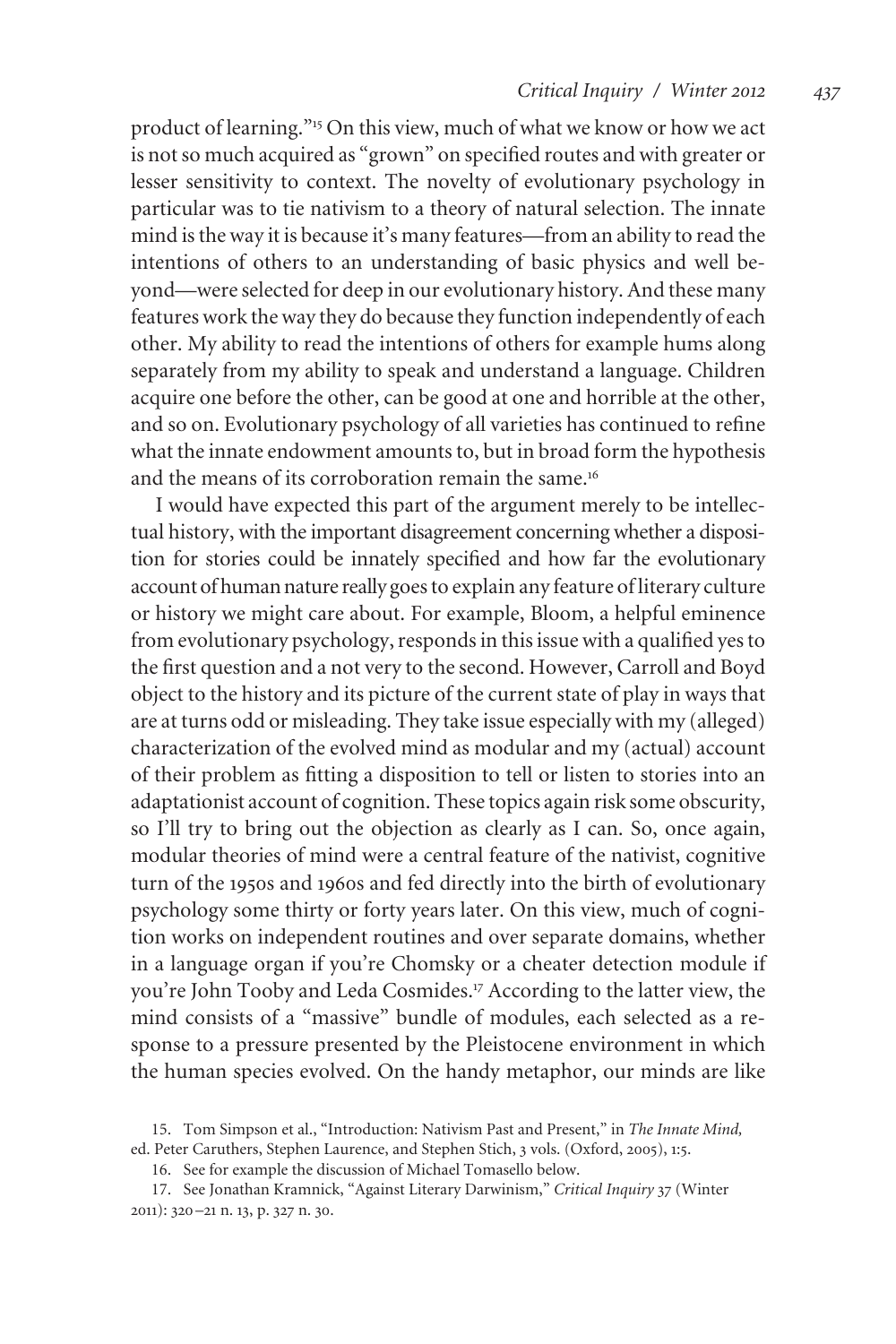Swiss Army knives, equipped with individual blades to perform one or another adaptive function. Modularity has been subject to serious review and critique over the years, much of which was too technical to go over in detail in the essay (although I covered it all in the notes). And much of which was not relevant, since my point was to consider, loosely and with some generosity, how to fit the adaptive picture of literature into a broadly conceived picture of the innate mind. Boyd and Carroll object to the relevance of the model and argue that literary Darwinism employs a different kind of evolutionary psychology. Both claims are spurious.

Carroll and Boyd each say for example that the "Swiss Army knife" picture has little bearing on their field.<sup>18</sup> So what are we to make of Denis Dutton's 2009 *The Art Instinct*, certainly the most widely read and influential study to date in Darwinian aesthetics and literary criticism, reviewed in every major daily, discussed on the *Colbert Report,* and featured (with accompanying animation) in the popular TED series of public lectures? Here are the opening sentences of his chapter wrapping up the discussion of fiction: "My approach has tended to model the human mind on the analogy of a multipurpose tool—a Swiss Army knife fitted by evolution with an assortment of mental blades and implements for solving specific problems of survival in prehistory. Conceived in this way, our minds evolved for causal and probabilistic reasoning about the normal furniture of the Pleistocene environment."<sup>19</sup> There we go. But there is more. Carroll and Boyd dissent from my use of major figures from the evolutionary psychology canon, such as Steven Pinker, David Buss, and Leda Cosmides and John Tooby. Yet all of them appear in Boyd, Carroll, and Gottschall's most recent anthology of essays. Buss in fact has pride of place as the leadoff author, whose plenary essay, "Evolutionary Psychology: The New Science of Mind," frames the entire volume. So the distance and revision here are a bit mysterious. My point in citing these figures finally was not only a matter of intellectual history; it was also one of live engagement. When I ask how a disposition for composing or listening to stories could have served an adaptive advantage I cite from Buss's very recent treatment of adaptive structures of cognition, not in a popularized book for general readers, but rather (as Starr recommends) in a peer-reviewed, multiau-

19. Denis Dutton, *The Art Instinct: Beauty, Pleasure, and Human Evolution* (New York, 2009), p. 135. Dutton was along with Boyd, Carroll, and Gottschall the public face of literary Darwinism, authoring, in addition to *The Art Instinct*, several early essays central to the field, including those in both *The Literary Animal* and *Evolution, Literature, and Film*, and providing the journal he edited, *Philosophy and Literature*, as the major venue for publication in the field.

<sup>18.</sup> I don't reference the metaphor in the original essay. Carroll and Boyd seem eager to bring it up; see pp. 399, 408.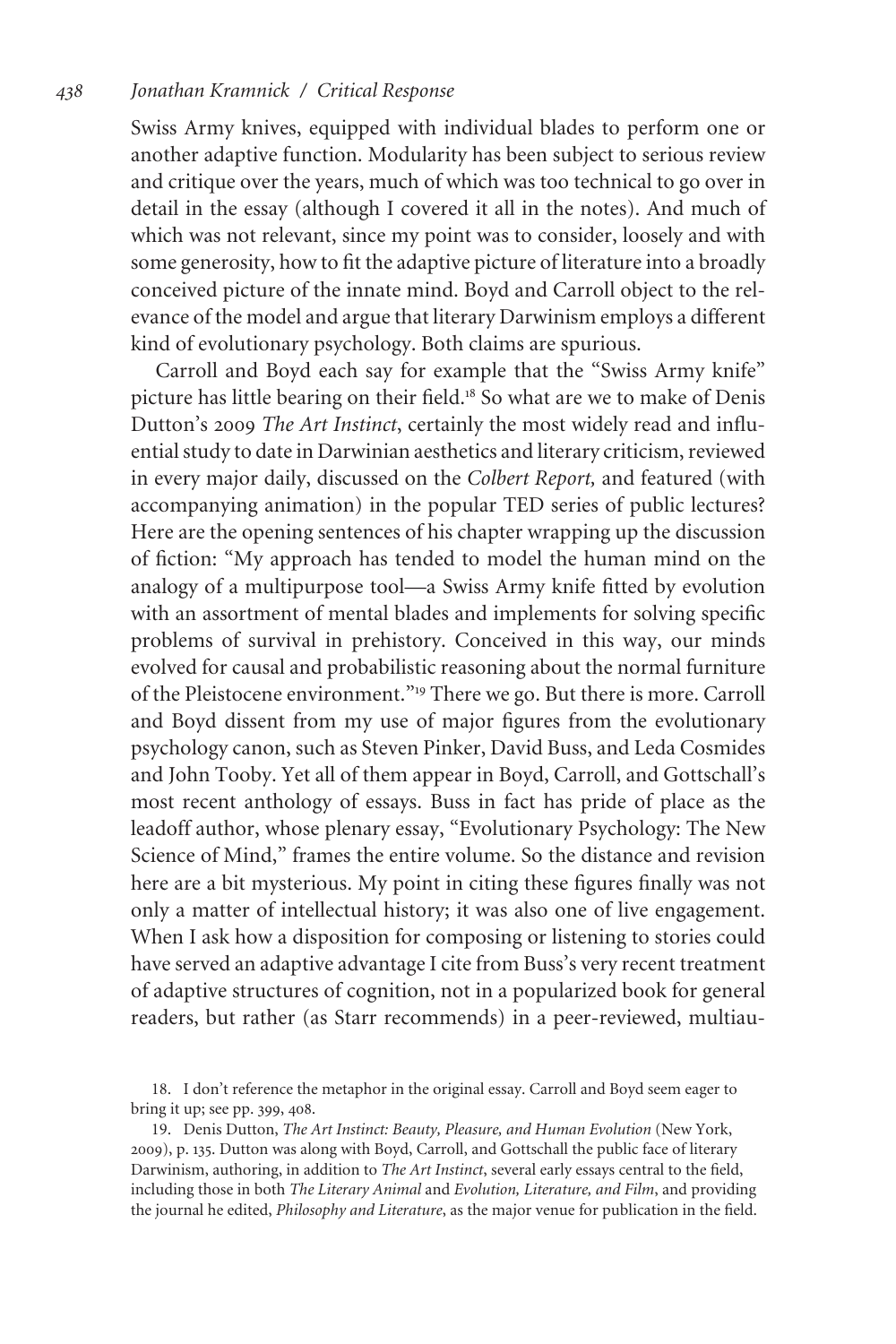thored field-presentation from one of the most prominent evolutionarypsychology labs in the country.

The goal was to see how well literary Darwinism comported with the evolutionary picture of the mind it alleged to use. How accurate was my drawing of that picture? Carroll's opening reference to Ernst Mayr is not very helpful (p. 405). In fact it is inaccurate and misleading. Mayr does not, as Carroll claims, distinguish between "'closed' (equals modular) adaptive systems and 'open' (equals flexible) adaptive systems" (p. 405). Mayr's actual language, which Carroll does not cite, is quite different. His distinction is between the "programs" of entire creatures, not the architecture of their minds. Some "appear to be born with a genetic program containing an almost complete set of ready-made, predictable responses to the stimuli of the environment," and others (like us) seem to "have a great capacity to benefit from experience, to learn how to react to the environment, [and] to continue adding 'information' to their behavior program." Mayr says that the first have a "closed program" and the second "an open program," but nowhere does he refer to the open or closed nature of the cognitive structure that executes the program.<sup>20</sup> Carroll's "factual error" leads then to an historical mistake of some consequence, as the friends of modularity make precisely the opposite point he alleges for them (p. 405). The relative flexibility of human behavior, they say, depends upon the relative closure of the classic module. Here for example is the evolutionary psychologist Robert Kurzban from his 2010 monograph subtitled *Evolution and the Modular Mind*: "Clearly, *adding modules leads to increasingly complex behavior*. I italicized that last sentence because it's a little counterintuitive; modules seem like they're 'simple' instincts, and in some ways they are. But, clearly, *adding a lot of little specialized systems* ... *adds flexibility* to behavior."<sup>21</sup> Closed faculties of the mind create an open set of behaviors on this view because highly specialized subroutines get to "fight it out" among themselves rather than consult every existing belief before some action is taken.<sup>22</sup> Carroll's mistake has the one virtue therefore of revealing the disjuncture of mental architecture and overt behavior central to the advent of

20. Ernst Mayr, "The Evolution of Living Systems," *Evolution and the Diversity of Life: Selected Essays* (Cambridge, Mass., 1976), p. 23.

21. Robert Kurzban, *Why Everyone (Else) Is a Hypocrite: Evolution and the Modular Mind* (Princeton, N.J., 2010), p. 25. Once again, I cover the history of modularity in the original; see Kramnick, "Against Literary Darwinism," pp. 320–22 and esp. nn. 12 and 13. For the present context, one should also see Dan Sperber, "Modularity and Relevance: How Can a Massively Modular Mind Be Flexible and Context-Sensitive?" in *The Innate Mind*, 1:53-68. I've provided the dates of the Kurzban book and Sperber essay as a response to Carroll and Boyd's mysterious periodization of the field, a periodization also disconfirmed by their own anthology.

22. Kurzban, *Why Everyone (Else) Is a Hypocrite,* p. 26.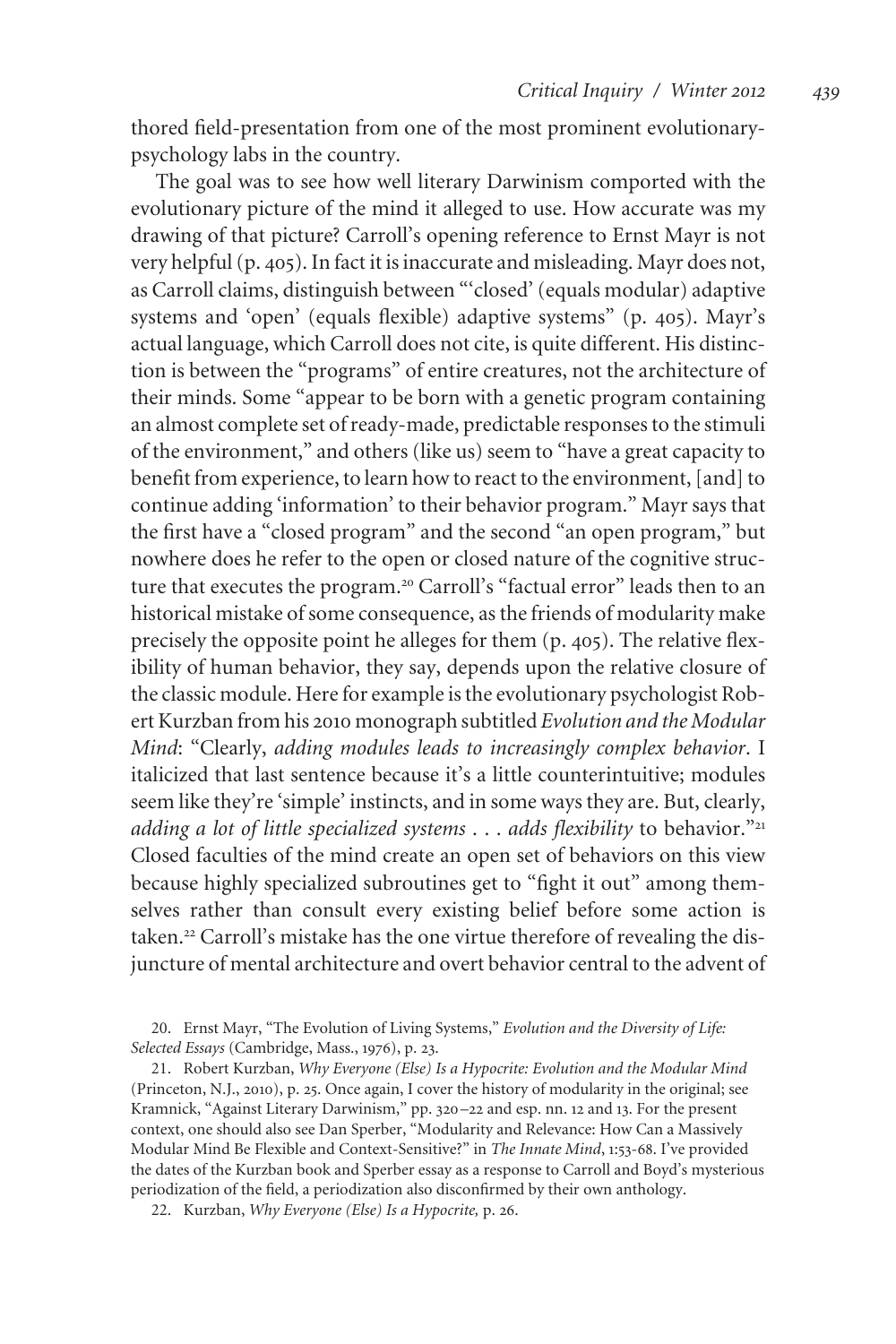cognitive science in the first place. In this case, the project is to show how internal structure and external behavior crosscut each other, but that is merely a single example of a larger attempt to account for the cognitive and neural antecedents to action, whether or not these antecedents are modular. One doesn't have to take on board the whole of every theory of cognition just to ask (as I did) how criticism fits in this picture.

My point was not of course to write a brief for modularity, nor was it to paper over debates in the science of mind. It was rather and once again to sketch out the background theory of the evolved mind to which literary Darwinism appeals. The example from Dutton shows this appeal in a kind of stunning fullness, but so too would Carroll and Boyd's various claims that all humans share an adaptive trait for producing and consuming stories, and so too (more controversially) would the various claims that species typical gender roles find their way into works of fiction. I emphasized that such a trait need not have all the features hypothesized by the long tradition of innate theories of mind, in part because such theories, like everything else, have been subject to refinement and change.<sup>23</sup> Nevertheless, it won't do just to stipulate the existence of some trait and then declare its adaptive function. One must satisfy at least *some* criteria. Boyd winnows these to the bone: "In the case of fiction, all that is needed is a predisposition and capacity to engage in fiction. That predisposition and that capacity are evident in spontaneous emergence and the continued compulsiveness of childhood pretend play," or, again, "all fiction needs is that deep-rooted disposition to engage in narrative—an already established competence—as play," and as therefore compulsively inviting" (pp. 402– 3). Sparse and circular as these formulations are, they invite serious questions about, for example, the pace of emergence and its richness in relation to environment (the classic poverty-of-the-stimulus argument) and, most pressingly, about the nature of the trait itself. The first is an empirical question, with plausible experimental parameters, but answering it would depend on definitional work that is properly conceptual. You cannot look to see if all humans have some predisposition or capacity without establishing first what these are. Boyd and Carroll object to my use of the term *literary competence.* I did so only to place the argument in the history of theories of mind to which the claim might be said to belong. (Talk about linguistic competence, for example, led to famous questions and quarrels about the definition of language.) I would happily withdraw the term but not the question it was intended to ask.

<sup>23.</sup> Readers might consult *The Innate Mind*, esp. Simpson, "Towards a Reasonable Nativism," 1:122-38.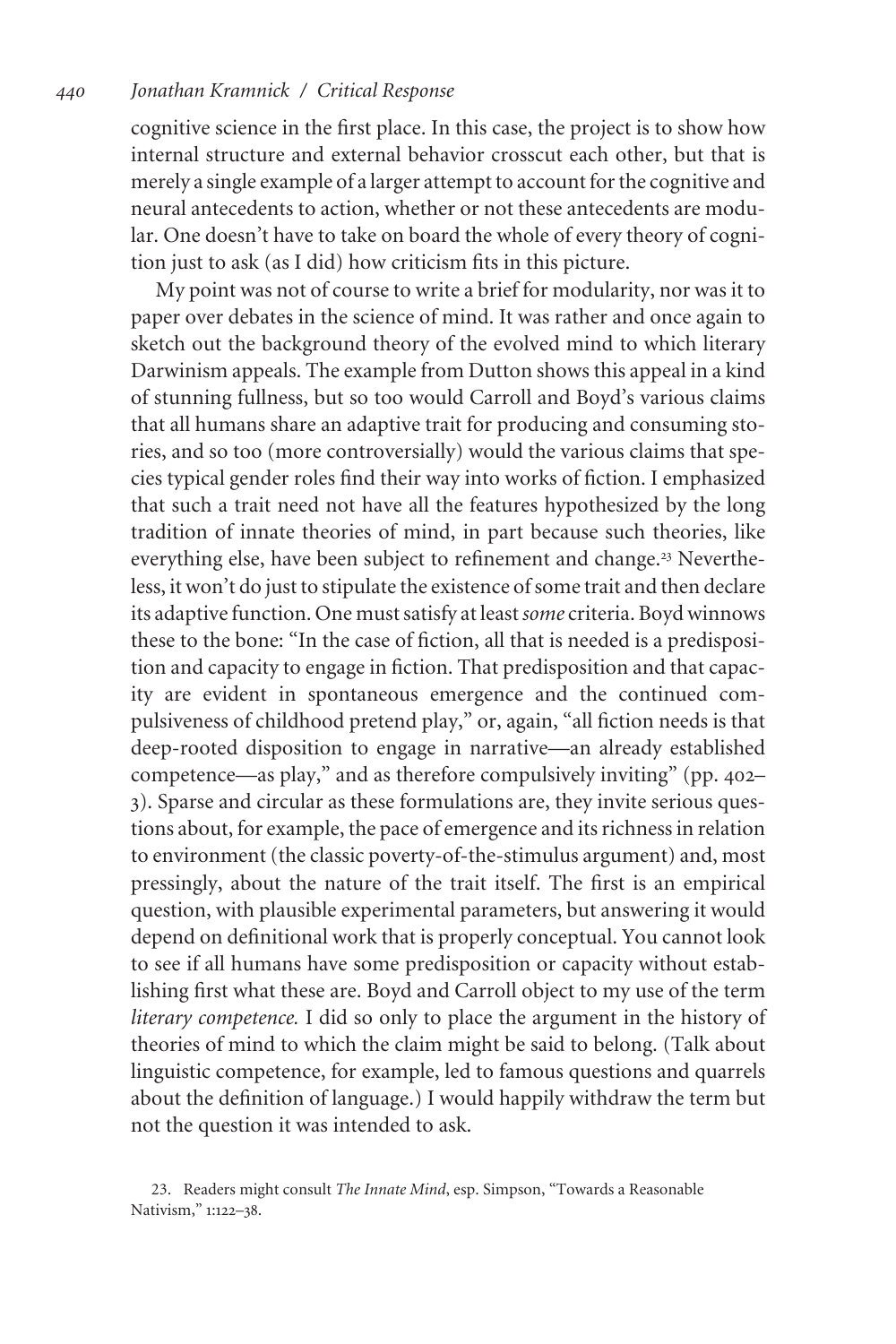We might follow the lead here of Michael Tomasello, whom Boyd presents as a major influence (see p. 403). The essay on shared intention cited in Boyd's notes begins by stating, "if we want to know how people understand intentional action, we must first have a model of what intentional action is."<sup>24</sup> I ask much the same for the adaptive dispositions floated by literary Darwinism. Tomasello's recent book on cooperation, moreover, has at its core the classic argument that the environment is impoverished with respect to the state of "helping others" reached by babies at a point well "before most parents have seriously started to expect their children, much less to train them, to behave pro-socially." His aim is to define crisply the trait in question and then test to see if it is "a naturally emerging human behavior" or "a behavior created by culture and/or parental socialization practices."<sup>25</sup> Boyd's position on these matters is very hard to estimate. Rather than elaborate his main theses, he unfurls a roster of names, without so much as a word quoted or argument worked through, and (oddly) with the core disciplines wrongly identified.<sup>26</sup> The resulting farrago is a kind of argument by misplaced authority. As far as I can tell, the gist of Boyd's argument is that we are not just transformed by stories, as everyone might agree, but *predisposed* to be transformed by stories, as a matter of biological fitness. His is another claim for an innate and adaptive competence and as such comes with the usual demands attached. My questions were designed to see how well he met them.

Boyd is clearly less comfortable with the whole Pleistocene Era mind business than either Dutton or Carroll and Gottschall (who title their recent coauthored study "Paleolithic Politics and British Novels of the Nineteenth-Century"). He is fond for example of the modish expression that our brains exhibit plasticity, especially in the early years of development, and he glances hurriedly at the work of Stanislas Dehaene to suggest this view as an alternative to stone-set modules. The brunt of Dehaene's interesting work on reading, however, emphasizes precisely the limits of plasticity. "Human brain architecture," he writes, "obeys strong genetic constraints, but some circuits have evolved to tolerate a fringe of variability."<sup>27</sup> This fringe allows humans first to learn to how read and then to do so effortlessly, but it must make do with limits imposed by antecedent

24. Michael Tomasello et al., "Understanding and Sharing Intentions: The Origins of Cultural Cognition," *Behavioral and Brain Sciences* 28, no. 5 (2005): 676.

26. Neither Frans de Waal nor Sarah Hrdy are biologists. The first is a primatologist in a psychology department, the second an anthropologist. Tomasello is also an anthropologist, not a psychologist or a neuroscientist. Steven Mithen is an archeologist, not an anthropologist.

27. Stanislas Dehaene, *Reading in the Brain: The Science and Evolution of a Human Invention* (New York, 2009), p. 7. See also p. 120.

<sup>25.</sup> Tomasello, *Why We Cooperate* (Cambridge, Mass., 2009), pp. 7, 13.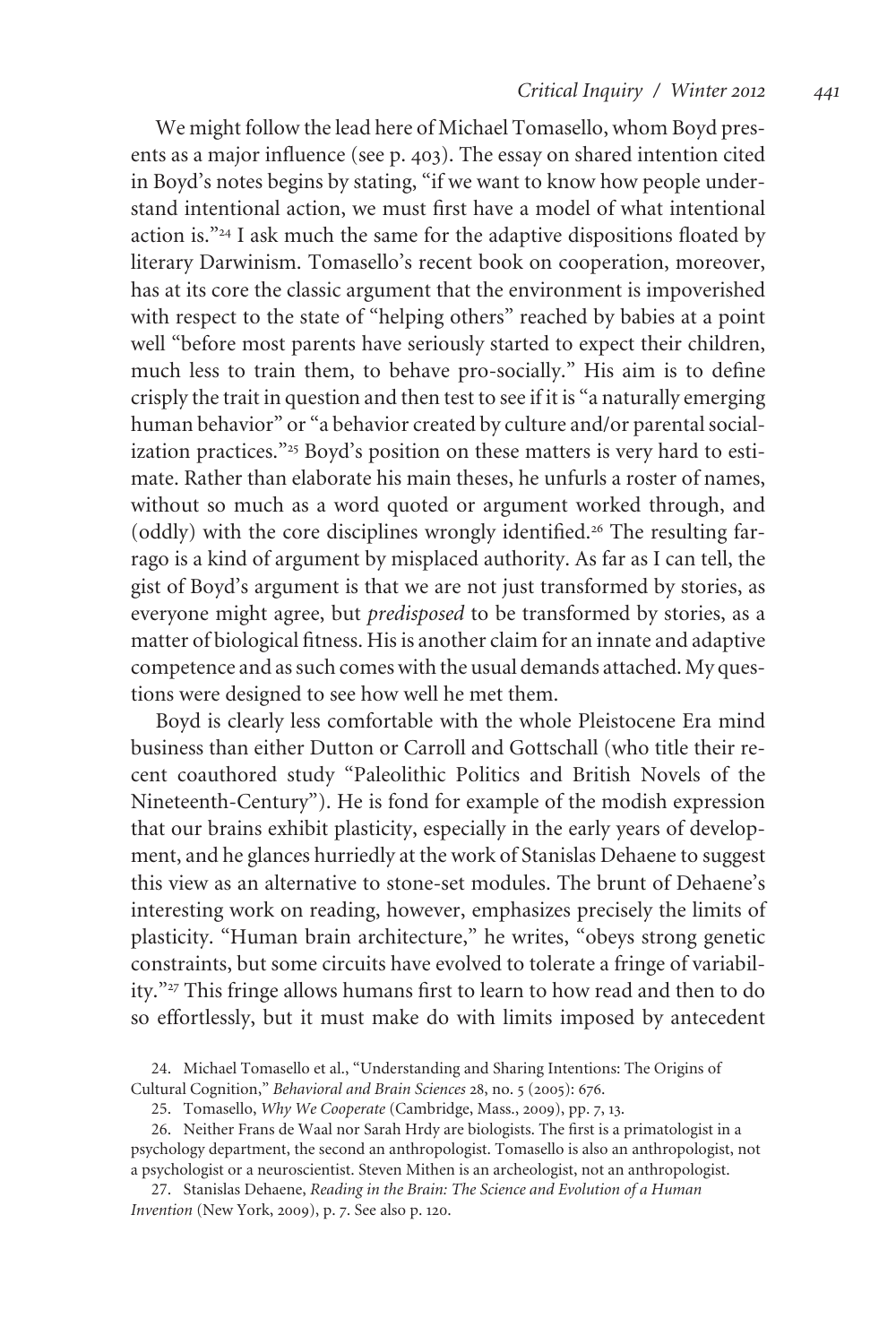structure. Since the parts of the brain centrally involved with reading evolved for other purposes, such as object recognition, "writing systems must have evolved within our brain's constraints."<sup>28</sup> These constraints along with the plastic fringe compose, on Dehaene's view, the relevant endowment for the recent, human technology of reading and writing. Boyd's response seems confused about this sort of argument and has trouble representing some of my main points correctly. For example, when I say, "were the disposition to create or consume literature innate in the way argued by the literary Darwinists, it would be just as invariant across the species and across time as they maintain," I do not mean, as Boyd has me saying, "literary Darwinists claim that literature is invariant across the species" (p. 403). That would be ridiculous. Rather the "it" refers of course to the "disposition." (It is on the basis of *his* misunderstanding that Boyd says I show "multiple misunderstandings of evolutionary biology" [p. 404].) My argument therefore concerned the relation between uniform mental structures and varied cultural expressions, a longstanding topic in the tradition of thought to which Boyd appeals, and my question was whether the literary Darwinists could identify any universal rules beneath the diverse forms that literature and art take, as these sorts of claims are supposed to do.<sup>29</sup> My sense was no.

As part of my endeavor to make these claims comprehensible, I reconstructed the controversy over "adaptationism" from which evolutionary psychology emerged several decades ago as a more presentable descendent of sociobiology. This was again put forward as intellectual history and in fact drew on evolutionary psychology's own quasi-institutional record as one major source. Boyd and Carroll respond in different manners to this part of the argument. Carroll objects that I don't air his personal theory fully enough; Boyd objects that I bring up the well-known but to his mind passé critique presented by Steven Jay Gould and Richard Lewontin. Here perhaps more than anywhere else, it is a good idea to state clearly what this quarrel touches upon. The issues are large and risk getting lost in the back and forth. I do not say that literary Darwinism ignores the adaptationist controversy, as Boyd alleges. I say rather that it takes sides within it. I cannot imagine he or Carroll or the rest would deny such a thing. Fighting the fight against Gould and for Wilson is one of their major pastimes. Boyd is right that the controversy is old. That is why I quote from more recent criticism of the genetic foundations of evolutionary psychology, including

<sup>28.</sup> Ibid., p. 8.

<sup>29.</sup> I was referring for example to Dutton's use of the linguistic analogy early on in *The Art Instinct*, his claim that there is some sort of universal aesthetic grammar beneath the world's varied forms of artistic expression. See Kramnick, "Against Literary Darwinism," pp. 334–35.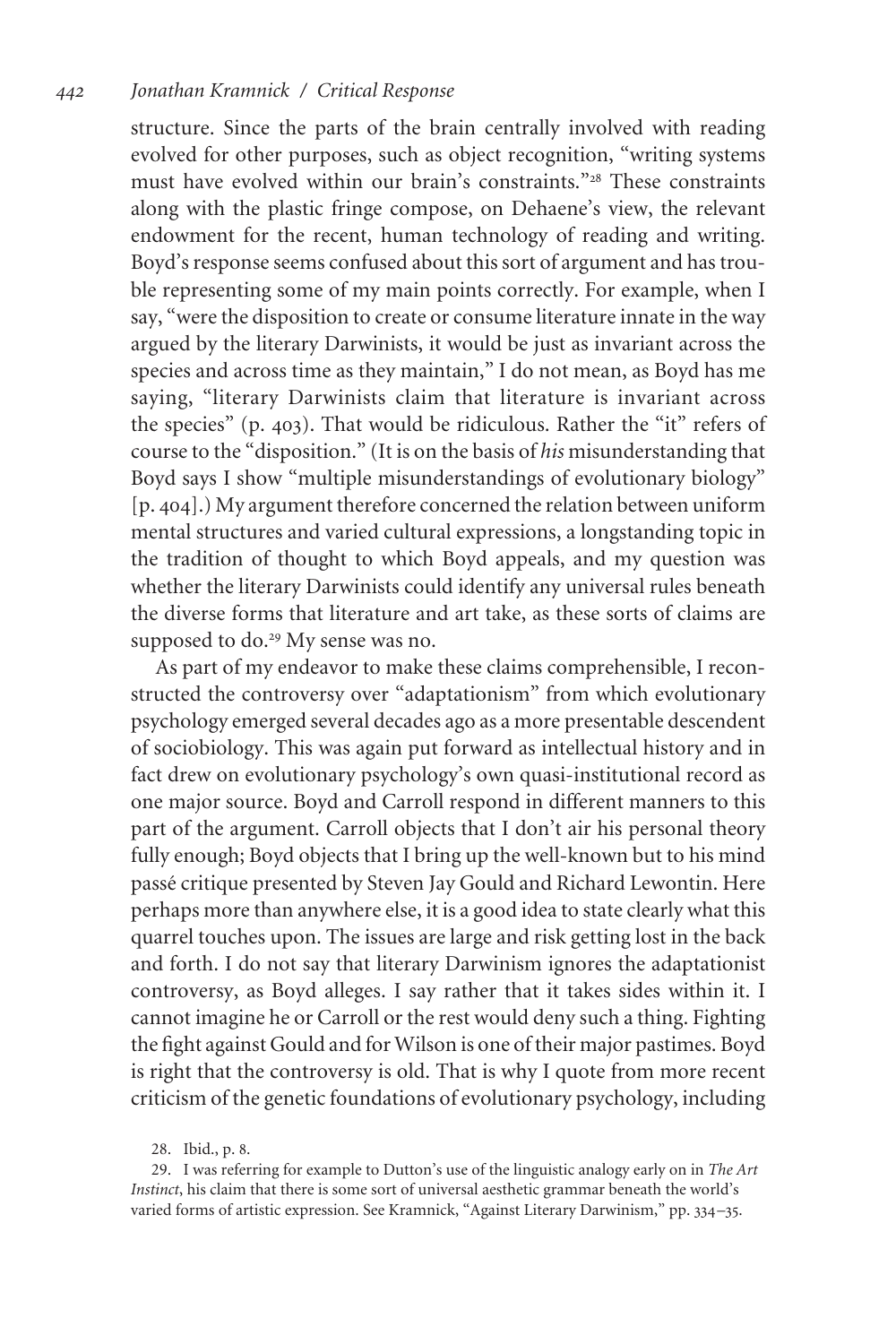those by biologists like Marcus Feldman and philosophers of science like Elizabeth Lloyd. And yet I'm not sure that anyone in the relevant fields is quite so confident that the quarrel was "resolved *within* biology against Gould and in favor of adaptationism" (p. 397).<sup>30</sup> The history of science is not a tennis match. This sort of rhetoric just underscores the point I was trying to make: adaptationist fundamentalism finds one of its last redoubts in the literary application of evolutionary psychology.

As it happens, some of the most notorious applications of neo-Darwinian ideas of adaptation to cognition and behavior landed squarely in the lap of literary Darwinism. For example, Gottschall is an avid defender of the adaptationist theory of rape, on which view males with a greater proclivity for sexual violence left more offspring than others, thus passing on their genetic material to the population and rendering the sad fact of rape among humans a result of natural selection.<sup>31</sup> This theory has been intensely contested within biology and psychology, to say the least, as has the broader use of adaptationist reasoning to explain gender roles and sexual relations: the alleged preference of women for older more powerful men and men for younger more fecund women; talk about waist-to-hip ratios; and the like.<sup>32</sup> Literary Darwinism takes much of this reasoning on board without a pause. I didn't dwell at great length on this reasoning in the original essay because it was in some ways low hanging fruit. But, considering Boyd's strong claim that his friends use only the most up-todate and agreed-upon science, it is worth going over the record in greater

30. For a menu of responses from biologists and philosophers, see *Adaptationism and Optimality,* ed. Steven Hecht Orzack and Elliott Sober (Cambridge, 2001).

31. I refer to the authoring of one study that "may help explain the selective maintenance of adaptations directly or indirectly promoting rape behavior in our species" (Gottschall and Tiffany A. Gottschall, "Are Per Incident Rape-Pregnancy Rates Higher Than Per Incident Consensual-Pregnancy Rates?" *Human Nature* 14, no. 1 [2003]: 14) and another that would use this rape adaptation to explain the prevalence of wartime rape; see Jonathan Gottschall, "Explaining Wartime Rape," *Journal of Sex Research* 41 (May 2004): 129–36. The adaptationist theory of rape was advanced notoriously by Randy Thornhill and Craig Palmer, *A Natural History of Rape: Biological Bases of Male Sexual Coercion* (Cambridge, Mass., 2000). It is perhaps the most controversial part of the entire evolutionary psychology edifice. See for example Jerry A. Coyne and Andrew Berry, "Rape as an Adaptation," review of *A Natural History of Rape: Biological Bases of Sexual Coercion*, by Thornhill and Palmer, *Nature,* 9 Mar. 2000, pp. 121–22; Elizabeth Lloyd, "Science Gone Astray: Evolution and Rape," review of *A Natural History of Rape: Biological Bases of Sexual Coercion*, by Thornhill and Palmer, *Michigan Law Journal* 99 (May 2001): 1536–59; and Philip Kitcher and A. Leah Vickers, "Pop Sociobiology Reborn: The Evolutionary Psychology of Sex and Violence," in Kitcher, *In Mendel's Mirror: Philosophical Reflections on Biology* (Oxford, 2003), pp. 333–55. I would add these criticisms are from *within* the scientific community, from an evolutionary biologist—Coyne, author of the recent *Why Evolution Is True* (New York, 2009)—and philosophers of biology, Kitcher and Lloyd.

32. See Kramnick, "Against Literary Darwinism," p. 328 n. 32. A good example of the critique may be found in Kitcher and Vickers, "Pop Sociobiology Reborn."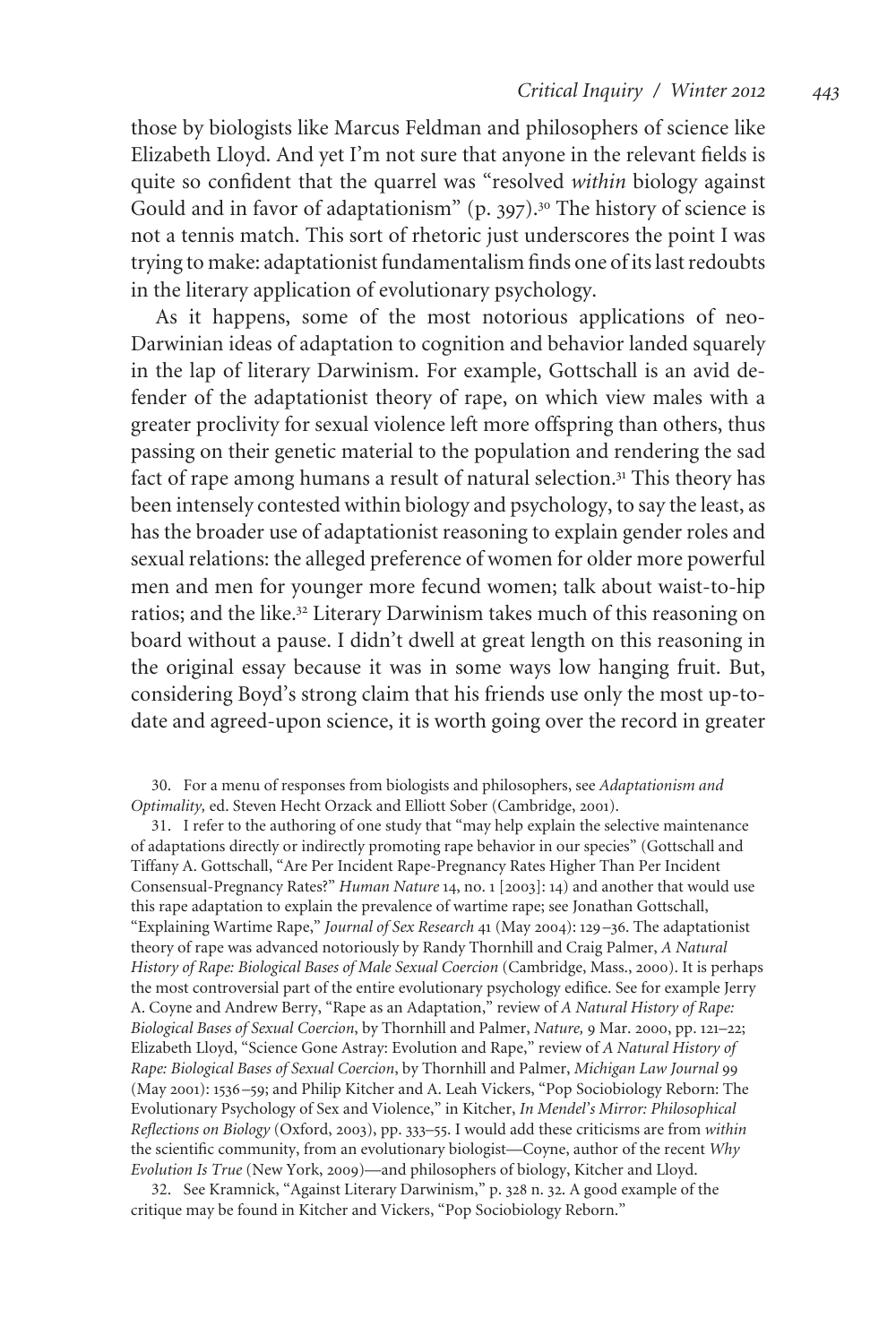detail. So then, in the essay on slash fiction that Boyd touts from his brand new anthology, the authors opine that romances "have great potential to illuminate female mating psychology" because their heroes "consistently possess the characteristics that would have reliably indexed high mate quality in the human EEA [the hunter-gatherer Environment of Evolutionary Adaptedness, or Pleistocene Era]: they are tall, strong, handsome, intelligent, confident, competent, 'dangerous' men whose overwhelming passion for the heroine ensures that she and her children will reap the benefits of these sterling qualities."<sup>33</sup> Gottschall wraps up a survey of world folklore with the conclusion that "the vast majority of female protagonists are unmarried women at peak reproductive age," that "when physical descriptions are provided, they are almost universally beautiful," that "in comparison to her male counterpart, the female protagonist places greater emphasis on a potential mate's kindness and control of social and material resources, and less emphasis on physical attractiveness," that "she is less likely to actively pursue her goals [or] achieve them in ways requiring conspicuous courage or physical heroism," that "she is solicitous of her family's well being, devoting much energy to promote the welfare of her close kin."<sup>34</sup> Carroll invokes, amidst a discussion of *The Picture of Dorian Gray*, the "Darwinian logic of differences in the reproductive interests of males and females": On this "comprehensive and scientifically precise account" of human nature, "men tend toward promiscuous desire; women seek lasting relationships. Men are on average adapted preferentially to value youth and beauty in a mate, and women are on average adapted preferentially to value status and resources in a mate"; and, finally, since homosexual men care little for the domestic plaints of women, "male homosexual communities produce a culture of promiscuous sexual encounters."<sup>35</sup> Well, so much for the idea that "evocritics" have quit the Stone Age.

The examples from the previous paragraph focus on applications of adaptationist reasoning to critical analyses of various kinds. Each would take an aspect of human nature allegedly set in the ancestral past and say that it has shaped both our present-day psychology and the events depicted in works of literature, whether romances, novels, or folktales. And each relies on a notion of a human nature that is, at best, controversial. My

- 33. Catherine Salmon and Donald Symons, "Slash Fiction and Human Mating Psychology," in *Evolution, Literature, and Film*, pp. 474, 476–77.
- 34. Gottschall et al., "The Heroine with a Thousand Faces: Universal Trends in the Characterization of Female Folk Tale Characteristics," *Evolutionary Psychology* 3, no. 3 (2005): 97.
- 35. Carroll, "Aestheticism, Homoeroticism, and Christian Guilt in *The Picture of Dorian Gray*," *Philosophy and Literature* 29 (Oct. 2005): 294, 295, 286.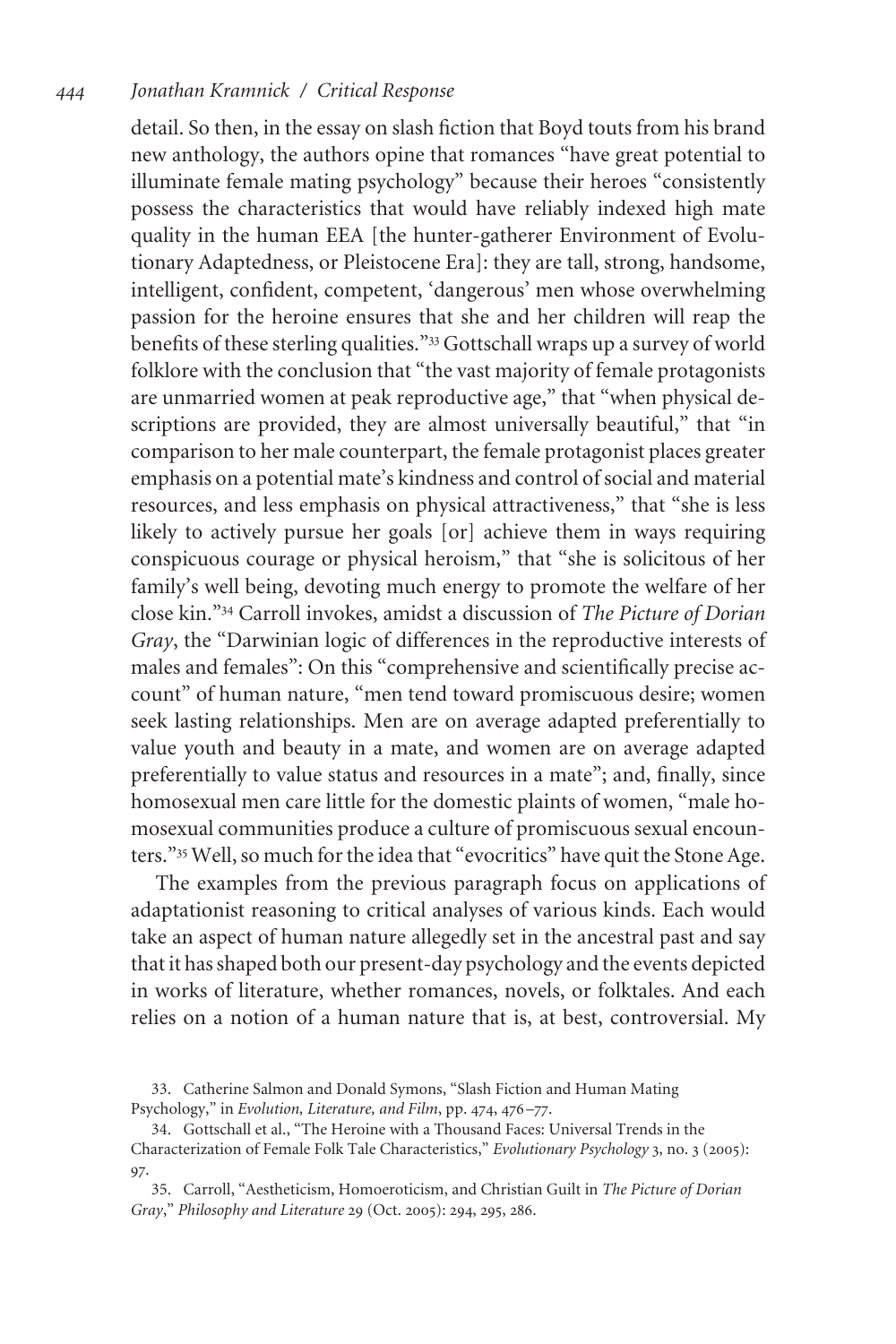original essay looked more at the claim that a disposition to attend to or create stories or fictions or in looser formulations, simply literature, is itself an adaptation. My argument was that literary Darwinism had a difficult time specifying what about this disposition conferred a reproductive advantage long ago. This trouble was a kind of limit in principle. Literary forms exhibit design of all kinds, of course, but only the weakest analogy would maintain that such design has the features of a trait selected for survival. We have no sense if any feature of literary design responded to any selection pressure, in the Pleistocene or after. As evidence for this, I pointed to the scattering of arguments for adaptive function provided by evolutionarily inclined critics themselves.<sup>36</sup> No one function appears to agree with the other, and all could be performed by something else.

Neither Boyd nor Carroll responded to that part of the argument. Boyd's tactic is to soft-pedal his investment in adaptation. The adaptive function of literature, he says, is "just one of an open ended quiver of questions" (p. 400). Elsewhere he is less demure. He writes on the first page of *On the Origins of Stories* (2009) "that despite its many forms, art, too, is a specifically human adaptation, biologically part of our species," that it "offers tangible advantages for human survival and reproduction."<sup>37</sup> In an article clarifying the aims of his book, Boyd begins on the same note: "I argue in a book I've recently written, *On the Origin of Stories: Evolution, Cognition, and Fiction,* that art and storytelling are adaptations," that they are "features that natural selection has designed into humans over time because they led to higher rates of survival and reproduction."<sup>38</sup> I'm not sure what lies behind the coyness now, apart perhaps from an effort to get away from all the talk about cavemen. According to Dutton at least, viewing the arts and literature as adaptations leaves that kind of talk hard to avoid: "A thoroughgoing Darwinism makes a specific demand: nothing can be proposed as an adaptive function of fiction unless it explains how the human appetite for fictional narratives acted to increase, however marginally, the chances of our Pleistocene forebears surviving and procreating."<sup>39</sup> In for a penny, in for a pound. Boyd swerves around this concession by alluding (again quickly) to the prospect of multilevel selection as the reason for the prevalence of storytelling and fictions. The idea is that natural selection sometimes favors genotypes that benefit groups even at the

36. See Kramnick, "Against Literary Darwinism," pp. 330–31.

37. Boyd, *On the Origin of Stories: Evolution, Cognition, and Fiction* (Cambridge, Mass., 2009), p. 1; hereafter abbreviated *OS*.

38. Boyd, "The Art of Literature and the Science of Literature, *American Scholar* (2009), www.theamericanscholar.org/%20the-art-of-literature-and-the-science-of-literature/

39. Dutton, *The Art Instinct*, pp. 109–10.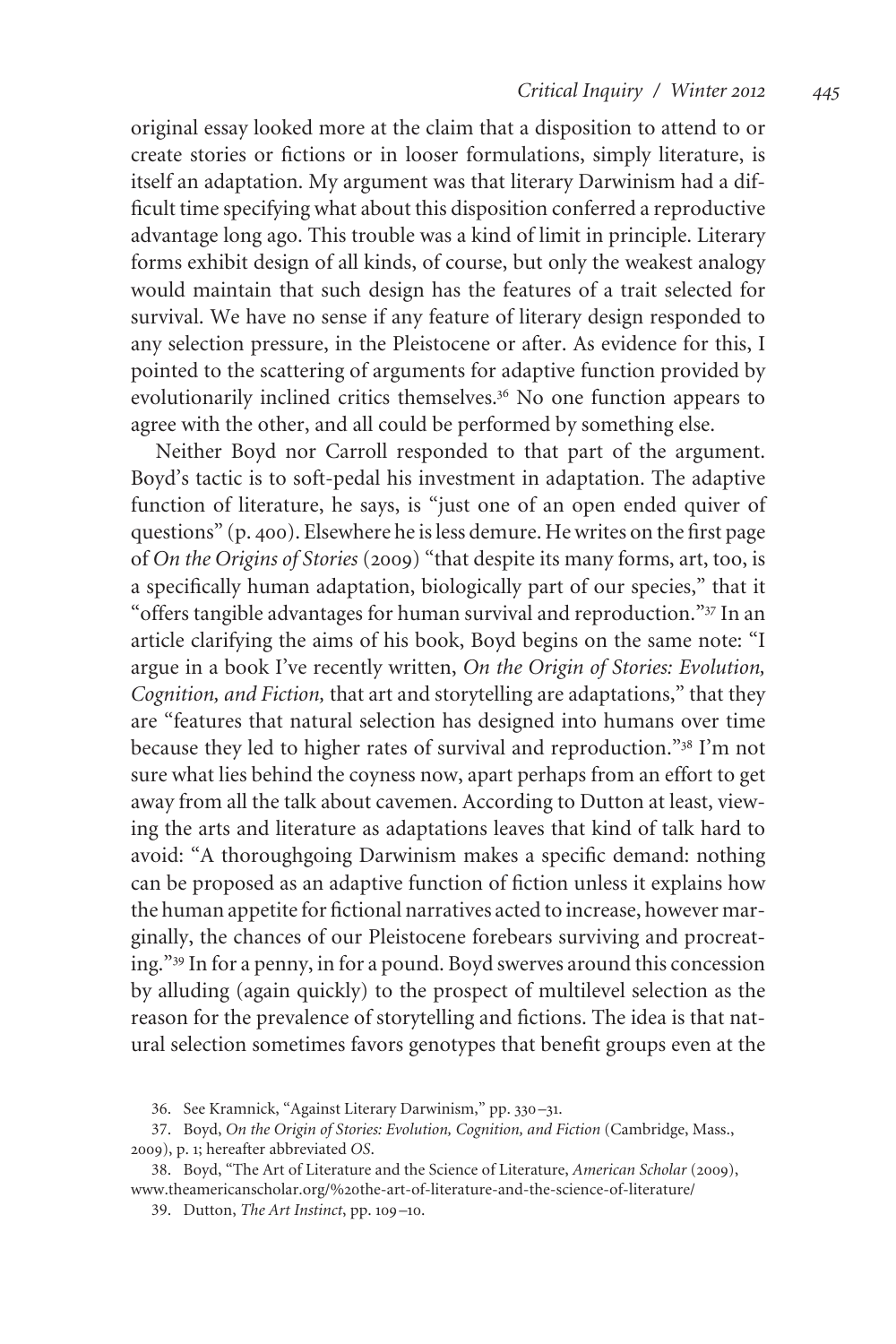expense of individuals. On Boyd's view, for example, the storytelling disposition might have been selected for its ability to sustain shared attention and cooperative behavior (see p. 401; see also *OS,* pp. 69–79). Or it might have been selected for the benefit of the individual whose plasticity gets a nice workout (see *OS,* p. 94). In either case, the function for which "the arts and literature" were selected is nowhere more than guessed at or declared. My original essay raised this objection to the vague use of adaptation proffered by Boyd, Carroll, Dutton, and others and did so using the precise terms of those responsible for defining psychological phenotypes as adaptations in the first place.<sup>40</sup> Once again, neither Boyd nor Carroll responds to this challenge.

In his classic study, *Adaptation and Natural Selection* (1966), G. C. Williams cautions at the outset that "adaptation is a special and onerous concept that should be used only where it is really necessary."<sup>41</sup> Like Dutton and Boyd, Carroll seems not to have heeded this warning. Indeed he wears his adaptationism on his sleeve. His complaint here is just that I didn't go over his particular theory finely enough. So to repeat, Carroll believes that "literature, specifically, produces subjectively modulated images of the world and of our experience in the world," that the "disposition for creating such images would have solved an adaptive problem that, like art itself, is unique for the human species: organizing motivational systems disconnected from the immediate promptings of instinct," and therefore that literature and other arts fulfill "a vital adaptive function" insofar as they "fashion an imaginative universe in which the forces at work in the environment and inside the mind are brought into emotionally meaningful relations to one another."<sup>42</sup> Readers may or may not be moved by this account as an expression of sentiment, but as with Boyd's quite different set of claims there is little in it to mount a consilient reduction of literary criticism to the sciences of mind or body. Nothing in the language of emotional meaningfulness translates into an explanation in the vocabulary of psychology, let alone biology.<sup>43</sup> As Starr puts it, this is a deductive stipulation passing as inductive science. Hence there is (again) no way to adjudicate between Carroll's belief that literature provides an emotional skein to brute existence and Dutton's that liter-

40. See Kramnick, "Against Literary Darwinism," pp. 329–33.

41. George C. Williams, *Adaptation and Natural Selection: A Critique of Some Current Evolutionary Thought* (Princeton, N.J., 1966), p. 4.

42. Carroll, "An Evolutionary Paradigm for Literary Study," *Style* 42 (Summer–Fall 2008): 122, 128, 127; hereafter abbreviated "EP."

43. On the difficulty of attaching literary form to adaptive function, see Kramnick, "Against Literary Darwinism," pp. 329–30.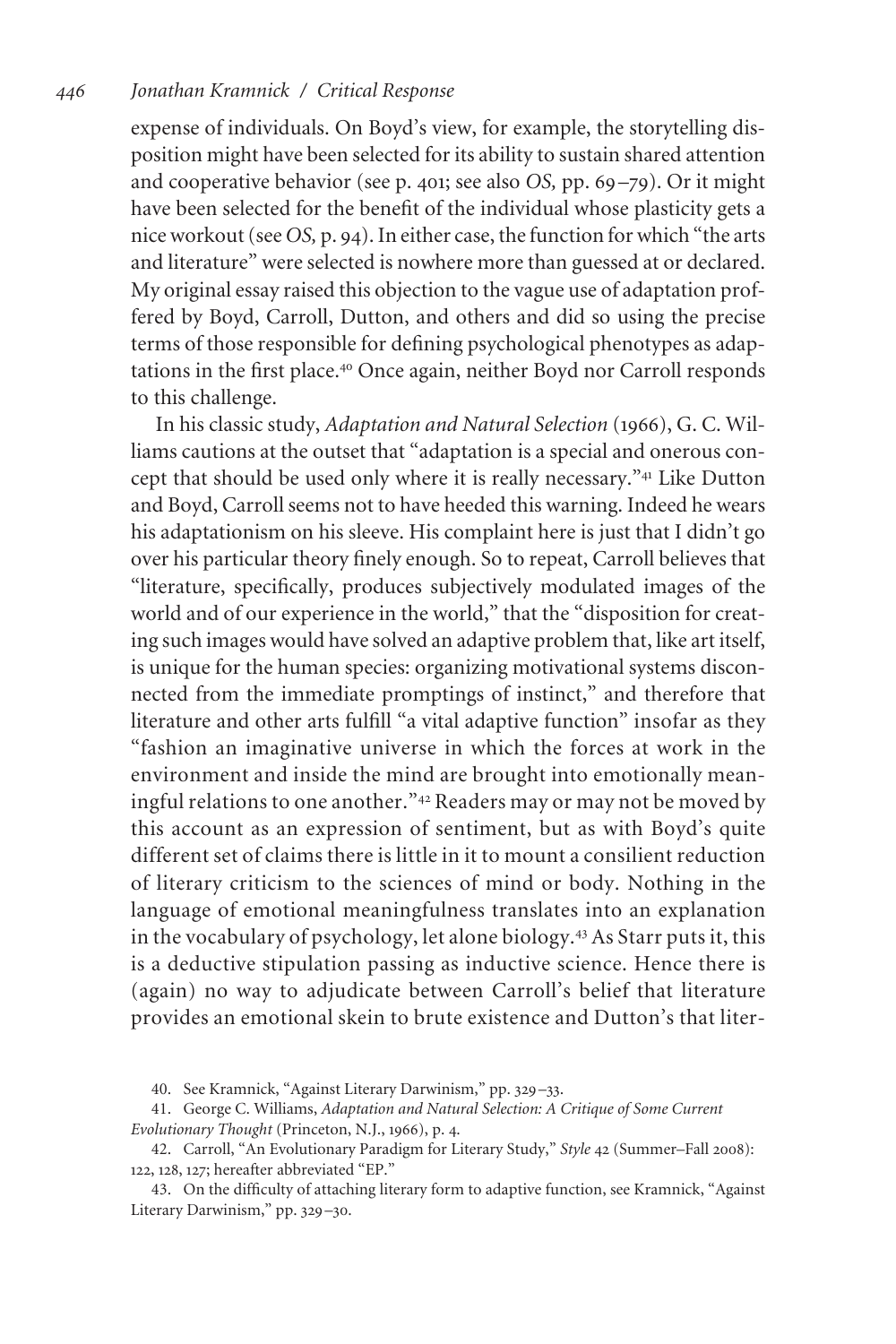ature was useful for counterfactual role playing or Vermeule and Dutton's that literary language was a kind of courtship ornament or Boyd's that stories and other art forms hold our attention and so "make the most of the brain's plasticity" (*OS,* p. 94). Each is merely one belief asserted against another.

Carroll's language of emotional meaning may not provide the sort of consilient bridge to the social and natural sciences he claims, but it does seem resonant with an older and well-worn sense of the literary as secular redemption. Literary experience makes bare living significant and good. In the original essay, I argued that there is a kind of slip here from the historical meaning of adaptation as performing a function in our evolutionary past to a nonbiological sense of adaptation as uplifting and good for you. (Bloom makes a similar point.) I further argued that this slip characterized literary Darwinism's place in the culture wars as a self-styled defender of aesthetic and literary value. I won't dwell on this slip now. Carroll and Boyd seem to concede the point. But it does bring me to the status of evolutionary readings. I wrote in the essay and again here that I wanted to "take seriously" the Darwinian program in the humanities. That entailed showing the program in what I assumed was the best possible light and examining closely the claim that literature might be an adaptation or that evolutionary psychology might provide a ground for literary study. While I quoted from readings of Charles Dickens and Jane Austen near the end to illustrate my point about the bald recourse to theme, I avoided what I thought might be easy shots at some of the low lights of Darwinian criticism. Boyd seems to think that I fear quoting from the storehouse of such criticism lest my readers are convinced of the riches that lay inside: "Just what is Kramnick afraid that readers may discover if they read the work he prefers not to mention?" (p. 404). Well, I'll let readers decide. Selections from the treatment of Oscar Wilde, folklore, and slash fiction may be found above. Here are some additional gobbets from the studies that Boyd himself recommends:

*Judith Saunders on Edith Wharton*: "When he committed himself to long-term mating and paternal investment, Archer gave up other reproductive options (specifically, abandonment of his pregnant wife in favor of a socially rebellious, reproductively risky involvement with Ellen), options that now appear more gloriously adventurous than the ones he chose. If his satisfaction in the choices he has made seem somewhat tepid, it is partly because he is able, with his human brain, to imagine alternative routes in life. Having employed what Dawkins calls the 'domestic bliss strategy' rather than the 'he-man strategy' he cannot help but contemplate the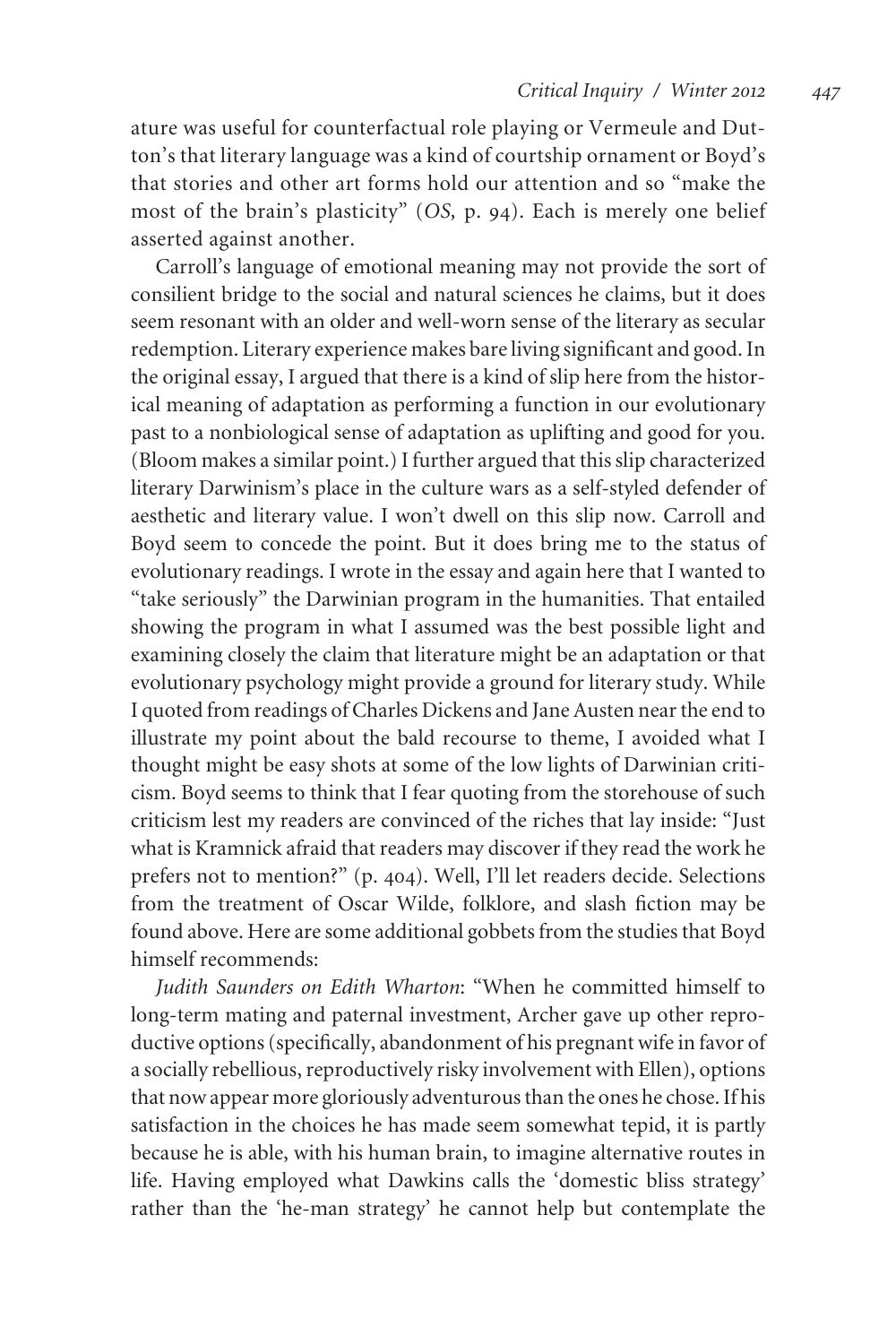'magnificent' thrills he might have enjoyed had he made wilder, more 'ruthless' choices."<sup>44</sup>

*Gottschall on Homer*: "Homer's world is inhabited by men like Achilles—men who are gentle apes and killer apes, striving to accomplish, conquer, and possess, all in unconscious obedience to life's prime directive: be fruitful and multiply."<sup>45</sup>

*Marcus Nordlund on Shakespeare*: "Today, some four hundred years after Shakespeare wrote these lines, we can add what neither Albany nor his famous author could possibly have known: that the tree of life from which Goneril seeks to extricate herself is the result of a natural process of selection that has been at work for billions of years. From the majestic perspective of evolutionary time, mankind is not even a branch on this single tree, but a newly sprouted twig that may one day give rise to new and unanticipated life forms. And while contemporary disdain may not come to 'deadly use,' as Albany puts it, this book rests on the conviction that students of human nature who 'contemn their origin' come perilously close to willful blindness."<sup>46</sup>

*Carroll on Bronte¨*: "Catherine and Heathcliff achieve consummation not in a reproductively successful sexual union but in the commingling of rotted flesh. If necrophilia can reasonably be characterized as a pathological disposition, the empathetic emotional force that Brontë invests in the relationship between Catherine and Heathcliff can also reasonably be characterized as pathological."<sup>47</sup>

*Boyd on Homer*: "Homer expects his audience to feel the force of the comparison [between the time Odysseus has spent apart from Telemachos and a bird torn from its young]. The universality of the emotion, the fact that it can rend the heart even of a vulture, does not make it seem in the least commonplace. On the contrary it signals that the love of parent and child is so central to life that we can recognize it even in an almost alien species—let alone in our two heroes. Homer is closer than chronology would suggest to the Darwin of *The Expression of the Emotions in Man and Animals*. Although these are not Homer's or Darwin's terms, this emotion has deep evolutionary roots and deep neural routes. It goes to the heart of the mind" (*OS,* pp. 291–92).

47. Carroll, "The Cuckoo's History," p. 378.

<sup>44.</sup> Judith Saunders, *Reading Edith Wharton through a Darwinian Lens: Evolutionary Biological Issues in Her Fiction* (Jefferson, N.C., 2009), p. 100.

<sup>45.</sup> Gottschall, *The Rape of Troy: Evolution, Violence, and the World of Homer* (Cambridge, 2008), p. 163.

<sup>46.</sup> Marcus Nordlund, *Shakespeare and the Nature of Love: Literature, Culture, Evolution* (Evanston, Ill., 2007), p. 88.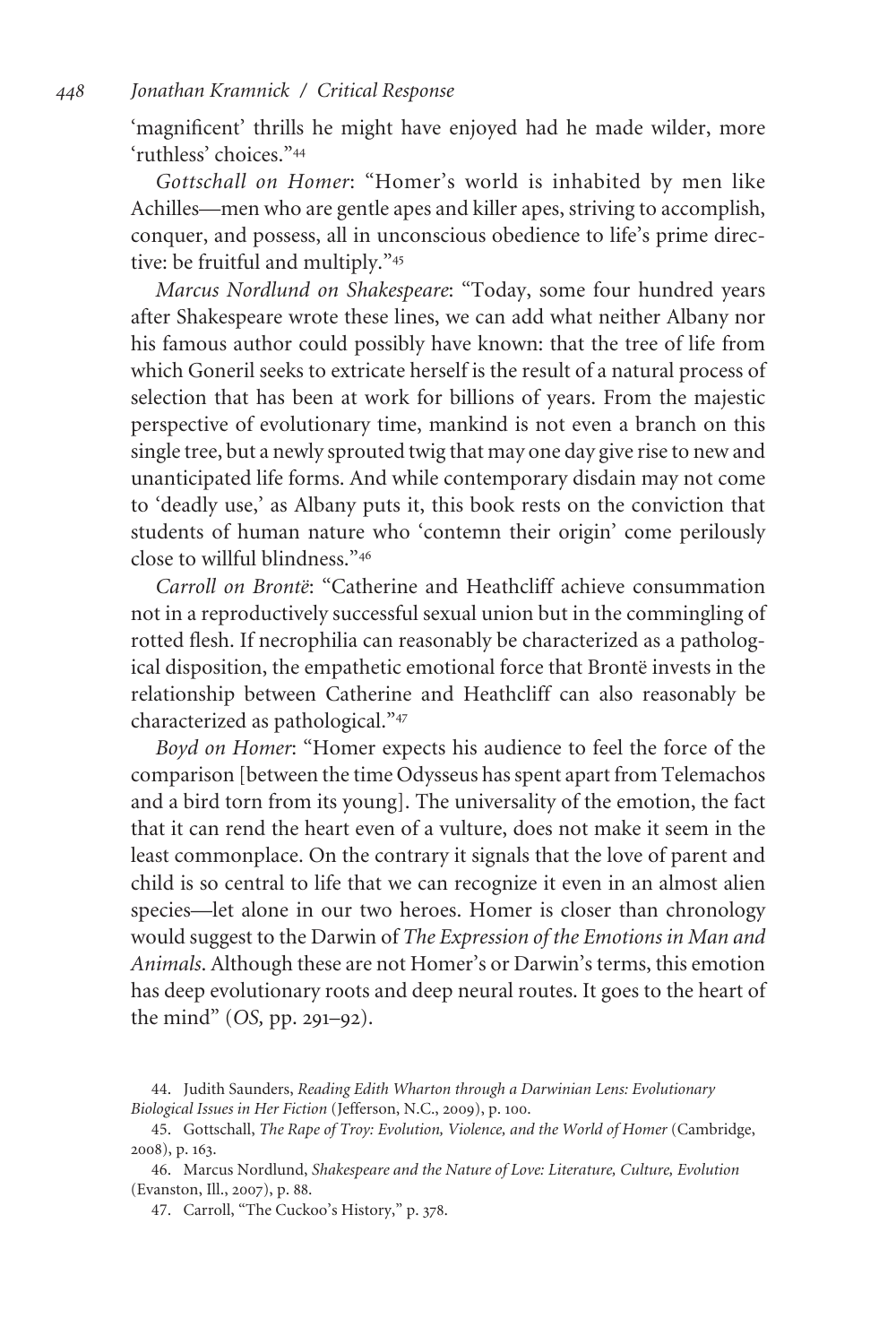I could go on like this. But I expect that is enough to respond to Boyd's insinuation. I argued in the original essay that avowedly Darwinian criticism tends toward a familiar set of themes, locating our alleged nature at work in some text or offering literature as a kind of evolutionary therapy. At its worst, I said, this kind of criticism uses plot summary to recapitulate the obsessions of pop-evolutionary psychology itself, including especially the decoding of outward behavior as the canny reproductive strategy of sometimes selfish, sometimes cooperative genes. Readers will make what they will of the passages above and those cited in the essay. As for the wider context, I'm not sure if this is what Wilson meant by consilience, but there would seem to be little room left for anything to be independently confirmed or discovered by criticism and then brought to a conversation with other disciplines. In any case, the patience wears thin.

## **Psychology and Literary Criticism, a Second Pass**

Literary Darwinism may simply be too hostile to the history of its own discipline and too selective in its use of others to achieve the ends it desires. Bloom and Vermeule hold a different view of the relation between evolutionary psychology and literary studies. Each has commitments that I do not share (and who doesn't?), but both ask good questions about minds and texts and do so in a spirit of curiosity and engagement worth emulating.

Bloom's most important observation comes I think at the very end. There may be good reason he says for evolutionary psychology to care about work in literary studies but less for literary studies to care about evolutionary psychology. This is a refreshing reversal of the common order of exchange. Bloom has an independent research question about why humans have developed what he considers to be an instinctual attraction to "imaginative pursuits," including those of stories and music (p. 388). He understandably believes that literature departments might know something about how stories work, just as he and his colleagues know something about how minds work. So he believes as a consequence that evolutionary psychology cannot "safely ignore" the input of literary criticism in shaping its theory of storytelling (p. 393). Criticism after all deals with what stories are. In contrast, evolutionary psychology traffics in the etiology of behavior. So one person's theory about something like the evolution of storytelling should do little to constrain another's treatment of literary artifacts, history, cultures, and the like. Not so in reverse.

Now why is that exactly? Bloom has not had a conversion to literary criticism or, as far as I know, started to regret his graduate training. I take the point rather to follow from the fineness of the explanatory grain and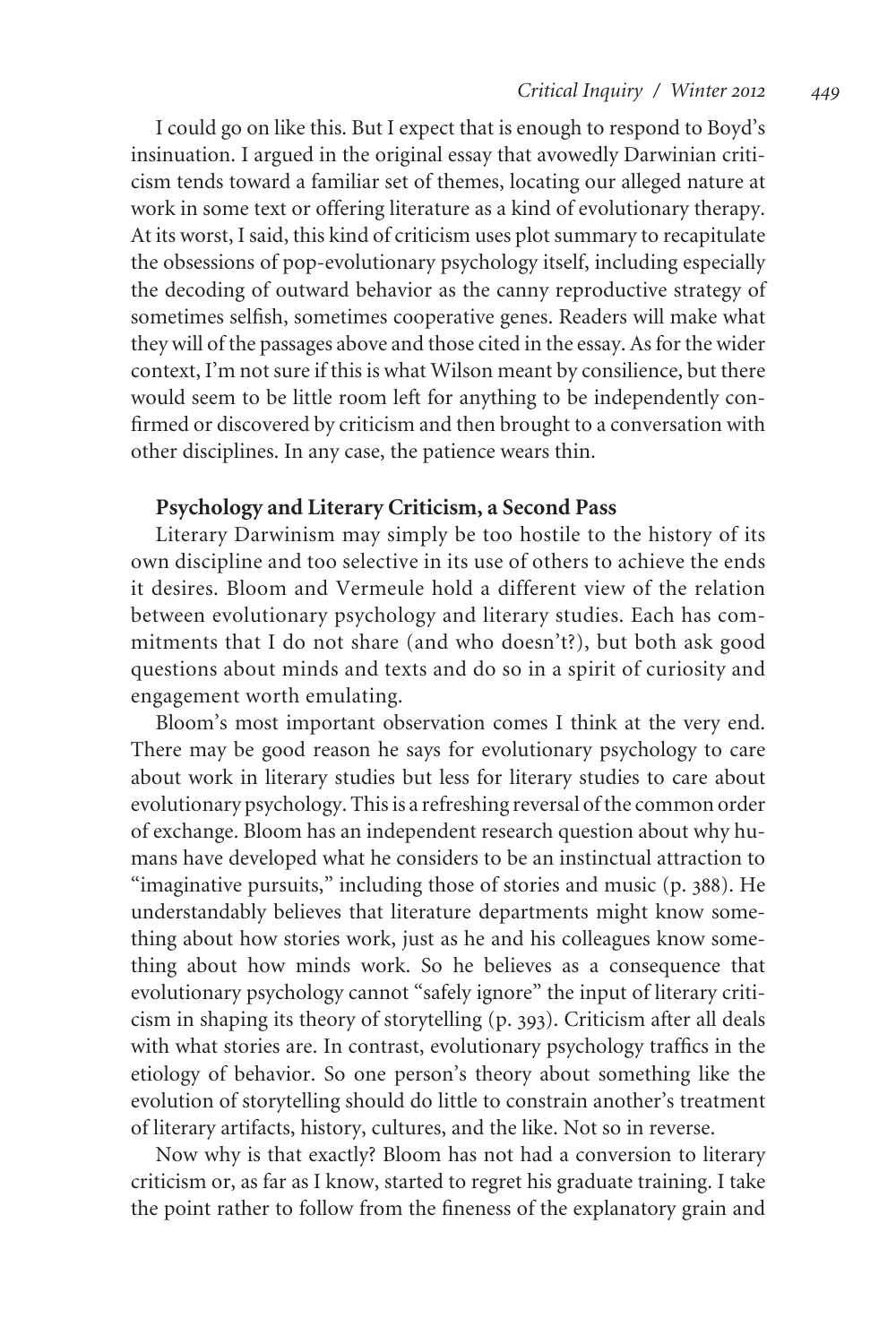the reach of disciplinary vocabulary. Unlike Carroll and Boyd, Bloom knows by the language of his discipline what it means to offer an argument for psychological innateness or adaptivity or byproducthood. (He is already distinguished for having offered several notable ones.)<sup>48</sup> So he needs no help from us when it comes to setting the parameters or conditions for what would count as a good explanation in psychology. The grain of explanation with respect to properties and predicates of mind is as fine as it could be. Rather more coarse would be the grain of the stories themselves, the very things that minds of a certain kind are supposed to pick out or enjoy or create. So if one is curious to know how and why a capacity with stories and other art forms develop, Bloom says, then one should consult with those who know something about these forms. The model in other words is of a kind of horizontal traffic between the disciplines, not a reduction of the one to the other. In this case, the direction moves from criticism to psychology, but that has to do with the nature of the question asked. It needn't always be so.

I'm inclined to think this is the right way to consider interdisciplinary research, especially the further away the terms and taxonomies of each discipline are. Starr makes a very useful observation along these lines, which I'll have more to say about near the end: if the effort to pose a problem from one discipline in the terms of another results in an interpretation that fails to satisfy either, perhaps the act of consilient reduction is at fault. I would for example guess that the evolutionary readings I've sampled from above provoke a negative reaction in many. That is either because Gottschall is correct, and the humanities suffer from "pervasive rot," or because an entire sensibility and mode of expertise have been jettisoned.<sup>49</sup> I have a strong hunch which is the case.

Bloom's comments on adaptation have an oblique relevance to this question. He makes a point similar to mine that adaptation is not a term to throw around. In this respect at least, he stands in a line extending back to the original Gould and Lewontin critique and for that matter to Williams. The point of identifying by-products and spandrels was to throw the random, accidental, and messy into what might otherwise be conceived as a narrowly teleological process. Bloom is right that I don't offer any independent theory of how storytelling or the imagination and the like are by-products. That is because I have no such theory. The existence and etiology of behavioral traits seem altogether too large and fuzzy to matter

<sup>48.</sup> See for example for example the studies of language and religion cited in Kramnick, "Against Literary Darwinism," pp. 328 and 340 nn. 34 and 65.

<sup>49.</sup> Gottschall, *Literature, Science, and a New Humanities*, p. 3.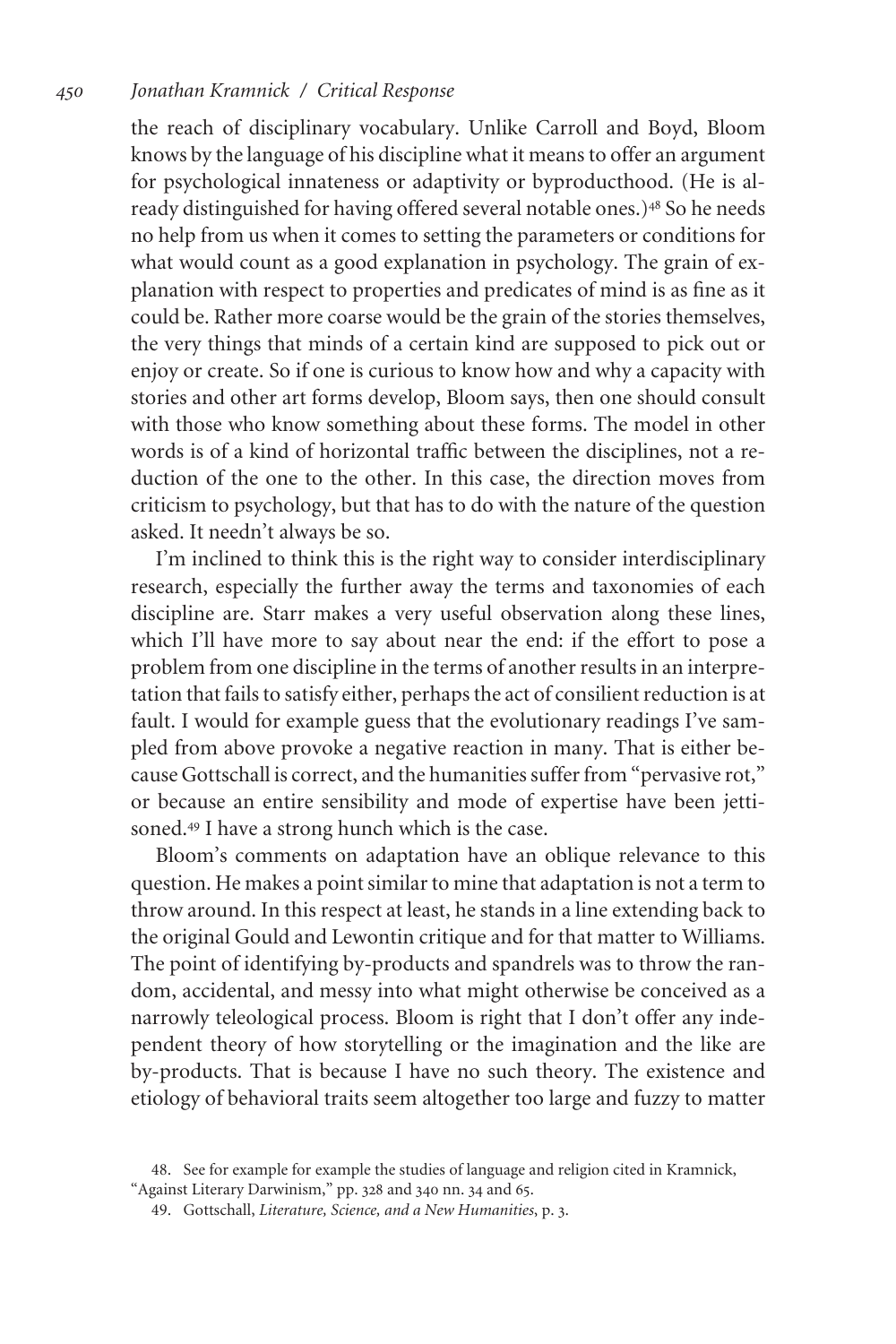for anything that I might be interested in. Bloom is therefore wrong to say that I take on the view of Pinker that the arts are like cheesecake, something we get for free by tweaking pleasure-seeking circuits evolved for other purposes. This view holds little interest for me because it assumes that the rest of the organism is an innate and adapted machine and because it presents a metaphor that I don't think goes very far to help with the kind of formal and historical topics we care about in the literary disciplines.<sup>50</sup> I suspect that Bloom disagrees with the first objection, as is his prerogative, but I think he might agree with the second. So, much would appear to lie behind his own criticism of the idea of an aesthetic sweet tooth, namely, that it misses what is sour or rough or aversive or difficult or counterintuitive. And in this way he shows himself already to have a good ear for crossdisciplinary conversation, as these are likely to be among the first objections raised by those whom Bloom might wish to talk to.

Bloom thinks there's no reason why an evolutionary theory of storytelling need impinge on literary studies, although again he thinks the converse is not true. Literary criticism might provide a taxonomy and language for the objects his trait expresses, produces, or picks out. Obviously enough Carroll, Boyd, Scalise, Dutton, and others disagree. They think that evolutionary biology provides a taxonomy and language for what literary objects can do or be. Taking Bloom's synecdoche of a "Jane Austen scholar," we might look at two examples of where this leaves us. According to the literary Darwinists we should not say, "the Austen heroine chooses to embark on life as a person who already displays in ovo the most dreadful features of Miss Bates. Like some suddenly disenchanted princess who assumes, as her authentic form, that of a toad unlikely *ever*to be kissed, she gives up style to become the 'bad subject' style had for a time held in abeyance."<sup>51</sup> We should say instead, "Austen herself grasps with a singular acuity the governing power of the somatic and reproductive foundation of human action. . . .The women want wealth and status in their men, and the men want youth and beauty in their women."<sup>52</sup> I suspect Bloom knows that it is the former kind of thing that might be shuttled over to his enterprise to interesting effect. I'd be curious to know what he would make of it. All the loose talk about reproductive foundations though is another thing en-

50. I cite Pinker's cheesecake metaphor in the footnotes of my original essay to establish the state of play around evolutionary accounts of the arts, that is, as intellectual history; see Kramnick, "Against Literary Darwinism," p. 332 n. 45. I put it in the footnotes because it has had less influence on literary Darwinism than other views, doubtless because it doesn't rank the arts among the adaptations.

51. D. A. Miller, *Jane Austen, or The Secret of Style* (Princeton, N.J., 2003), p. 47.

52. Carroll, *Literary Darwinism: Evolution, Human Nature, and Literature* (New York, 2004), p. 207.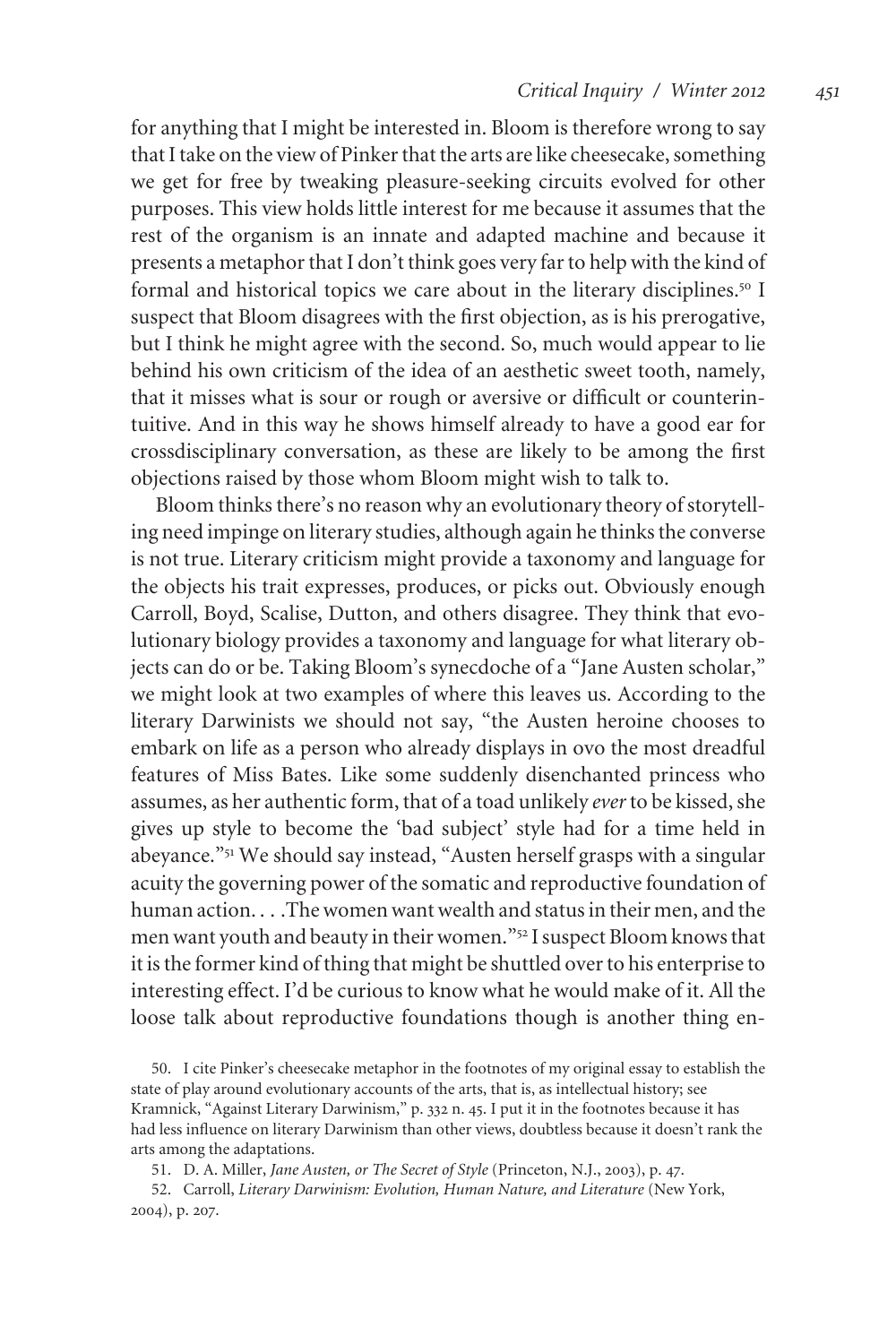tirely, a kind of glomming onto works a view of human nature ostensibly poached from elsewhere. This is the view I characterized at the very end as pabulum and tender hearted. I did so because it made tendentious use of the metaphor of adaptation for baldly moralizing ends: first by locating its favorite kind of behavior in texts of its choosing and then by claiming that literature has made us fully human.

I was a little taken aback then that Bloom found that part of the essay to be "another battle in the Science Wars," since I was concerned there exclusively with how literary Darwinism panned out as a method of close reading and literary analysis (p. 392). That part of my argument only touched on the science, with the closing suggestion that the failure of literary Darwinism to make its case might open up new space for dialogue. As elsewhere in the essay, the effort was to take the science seriously. On occasion, psychology, cognitive science, or philosophy of mind seem to provide an appropriate vocabulary for work in our discipline. I laid out a few instances of this kind of work in the original essay, and I'll do so again below. I have no grand account of when or how this sort of traffic happens. At the same time, I'm not sure that the evolutionary origin of behavior is an optimal case, as Bloom might agree. Vermeule might agree, too, or not. Her response is appealingly agnostic on the relevance of evolutionary psychology "to the kinds of art objects that humans make" (p. 427). This is appealing because Vermeule seems willing both to accept a challenge to ideas she's valued and to revise positions she's publicly held. We should all be so generous and open-minded. I would like to grouse around the premises and arguments she disagrees with, however, and to ask how far sexual selection theory, as she has reconstructed it, could really go to describe language use of any kind, including in the works of drama and poetry she cites.

Vermeule's agnosticism extends only to the relevance of evolutionary psychology for the humanistic disciplines. She is a believer when it comes to the psychology itself. She states this in two crisp formulations, each corresponding to a distinct horn of the dilemma. Here is the first: "evolution is undisputedly the scientific ground on which academic psychology proceeds. In a broad sense, all psychology is now evolutionary psychology" (p. 427). Here is the second: "As a story about the mind [evolutionary psychology] is true; more details are emerging all the time to buttress its central claims" (p. 427). We may classify the first as an historical claim about the state of play in psychology departments and the second as a metaphysical claim about the science itself. All academic psychology (in a broad sense) is evolutionary psychology, she says, and evolutionary psychology provides a *true* picture of the mind. Vermeule is right to think that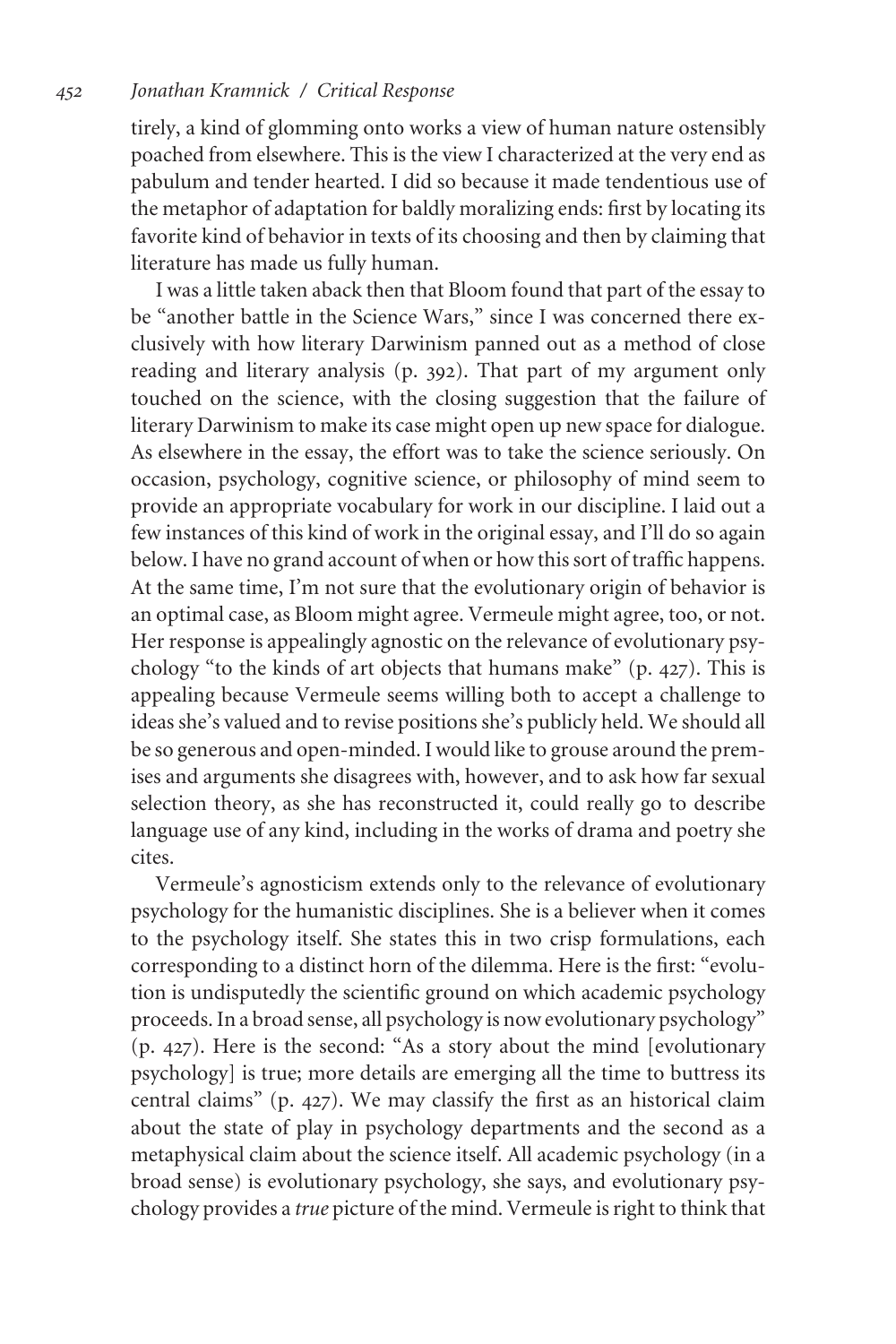I'm not comfortable with either claim. But that matters only with respect to the interdisciplinary landscape they sketch. Vermeule's worry is that an agreed-upon and true description of the mind might have little bearing on literary study. Any reach from literary study to the sciences of mind, on this view, would have to be to some version of evolutionary psychology since that psychology is at once pervasive and true. I think this view both undersells the diversity of cognitive science, much of which proceeds independently of any evolutionary framework, and oversells the verdict on evolutionary psychology, at least some of which has proven tremendously controversial. Interdisciplinary scholarship might well progress on topics ranging from perception to consciousness to neurophysiology to the emotions and beyond while keeping the principles of evolutionary biology no closer than the laws of physics. Indeed it already has.<sup>53</sup> At the same time, scholars and students curious about current work on the mind needn't worry that loose talk about the Pleistocene Era, male sexual violence, and innate gender roles has somehow been validated as true.

The drama Vermeule sets up is whether sexual selection theory—true in its own vein she thinks—might help to explain rarefied artifacts like Alexander Pope's heroic couplets. Sexual selection theory posits that many behavioral traits should be conceived as courtship ornaments rather than mechanisms for survival. On this view, the relevant selection pressure for the persistence of a trait comes from within the population rather than the exogenous surround. In fact, a sexually selected trait may pose a deficit for other kinds of fitness; a peacock's tail slows down the peacock and so helps his predators but excites enough peahens for the trait to persist. Vermeule interprets this story to imply that ornaments are exciting precisely because they are costly. The peahen believes that the peacock's tail indicates his virility, since any fowl with such long plumage must have considerable strength to sacrifice so much speed and still not be eaten. Vermeule's question about the relevance of this subtheory of natural selection to the reading of Pope further depends on one particular hook. She thinks that some varieties of language—nicely turned heroic couplets, for example—might be examples of costly signaling elaborated within human speech. Gardenvariety natural selection chooses language simply for communication, but sexual selection (on her view) places a premium on needless linguistic decoration. The laborious artfulness of the couplet form—the balanced iambs and poised caesurae—signal the fitness of the maker, who must possess an abundance of intellect to incur such costly display.

<sup>53.</sup> I cited from representative work in Kramnick, "Against Literary Darwinism," pp. 346– 47; several more may be found below.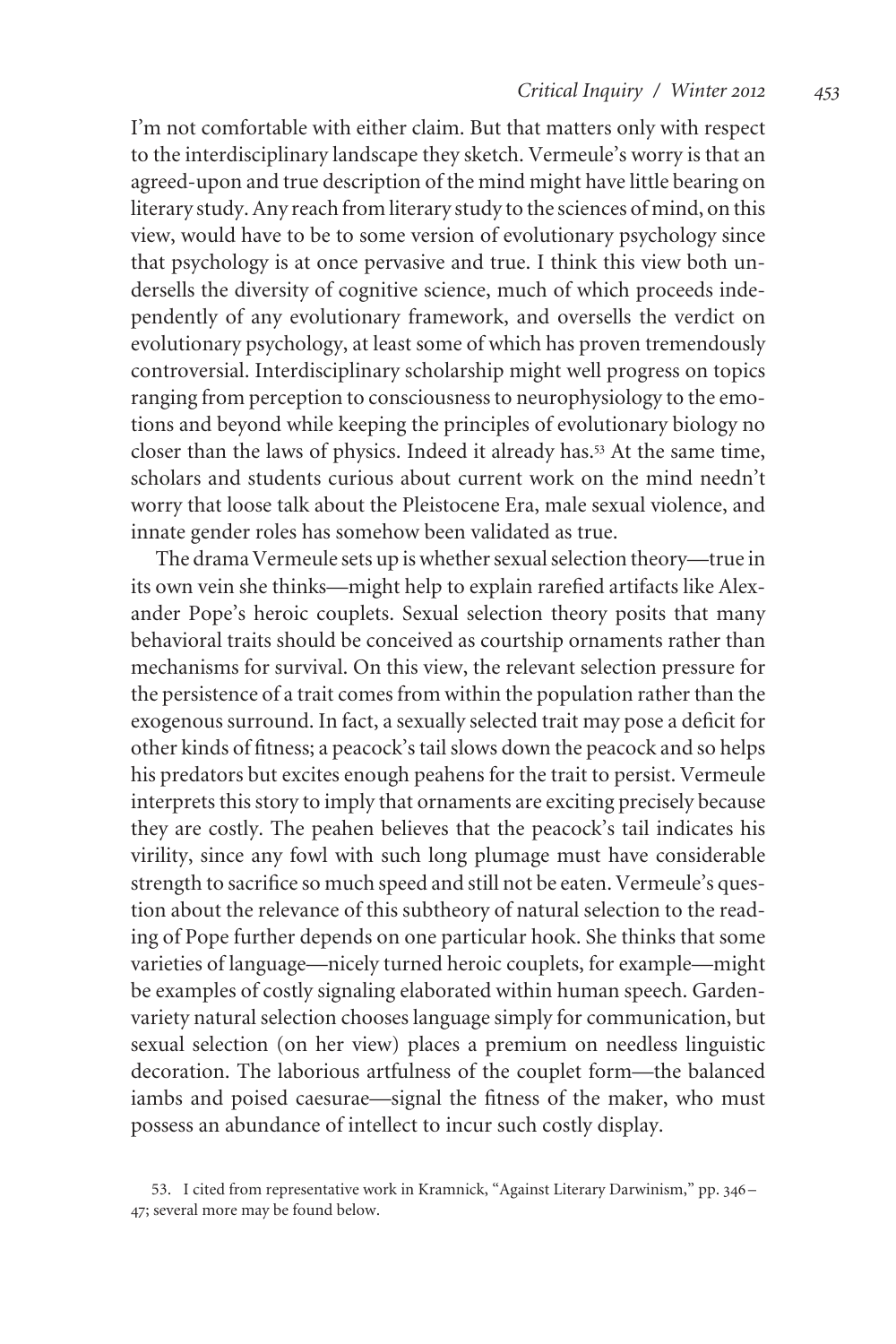Vermeule offers this account in the spirit of a thought experiment and with some understanding of its vulnerability. It is to her mind, however, the kind of acquaintance that the sciences of mind might have with the practice of literary study, so it is I think worth going over with attention. The largest concern might simply be one of scale. To fit the couplet form or lines of Restoration comedy (Vermeule's other example) to a story about fitness display we have to keep several large-scale historical phenomena idling in the background: the mechanism of sexual selection for the distribution of traits; the evolution of language for the conveyance of information; the development of ornamental constraint seemingly for its own sake; and the massive and evolutionary last-minute transformation imposed by reading and writing. When these phenomena make contact with specific examples, very tough and odd questions emerge. One begins to feel a bit silly for asking them. The peacock's tail is a uniform feature of peacock anatomy, coded in some manner by the peacock genome. It exists because peacocks with long, ornamental tails reproduced more than those without (not because the tail helped to ward off predators, so the story goes, but because it signaled the bird's fitness). In contrast, the number of heroic couplet composers is so infinitesimal in the population—a miniscule portion of the already tiny number of the literate—that Vermeule must be considering the practice a particular example of something more wide spread, perhaps a universal disposition toward costly linguistic display. So couplets are importantly distinct from peacock tails as kinds, even granting Vermeule's account. One is a phenotypic trait; the other is a (contingent and indirect) product of a phenotypic trait. Much follows from this difference. For one, when we inquire about a peacock's tail, we point to precise phenotypic properties like color, length, and weight. When we ask why Pope wrote heroic couplets, we may point to precise features of his poetry—iambic pentameter, closed rhymes, and endstoppedness, for example— but these are at best contingent and indirect products of a (psychological) phenotype whose properties we may only infer. The relation between the supposed trait and actual lines of a poem remains an entirely open question. So we don't know for example how a disposition toward costly linguistic constraint might issue into, let alone explain, something like "or stain her Honour, or her new Brocade/ Forget her Pray'rs, or miss a Masquerade."<sup>54</sup> And from the other direction, we cannot glean from one or one hundred couplets properties of an internal, mental predisposition. Is the couplet used as evidence for a trait we cannot

<sup>54.</sup> Alexander Pope, *The Rape of the Lock,* vol. 2 of *The Poems of Alexander Pope,* ed. Geoffrey Tillotson (New Haven, Conn., 1940), canto 2, ll. 107–8, p. 164.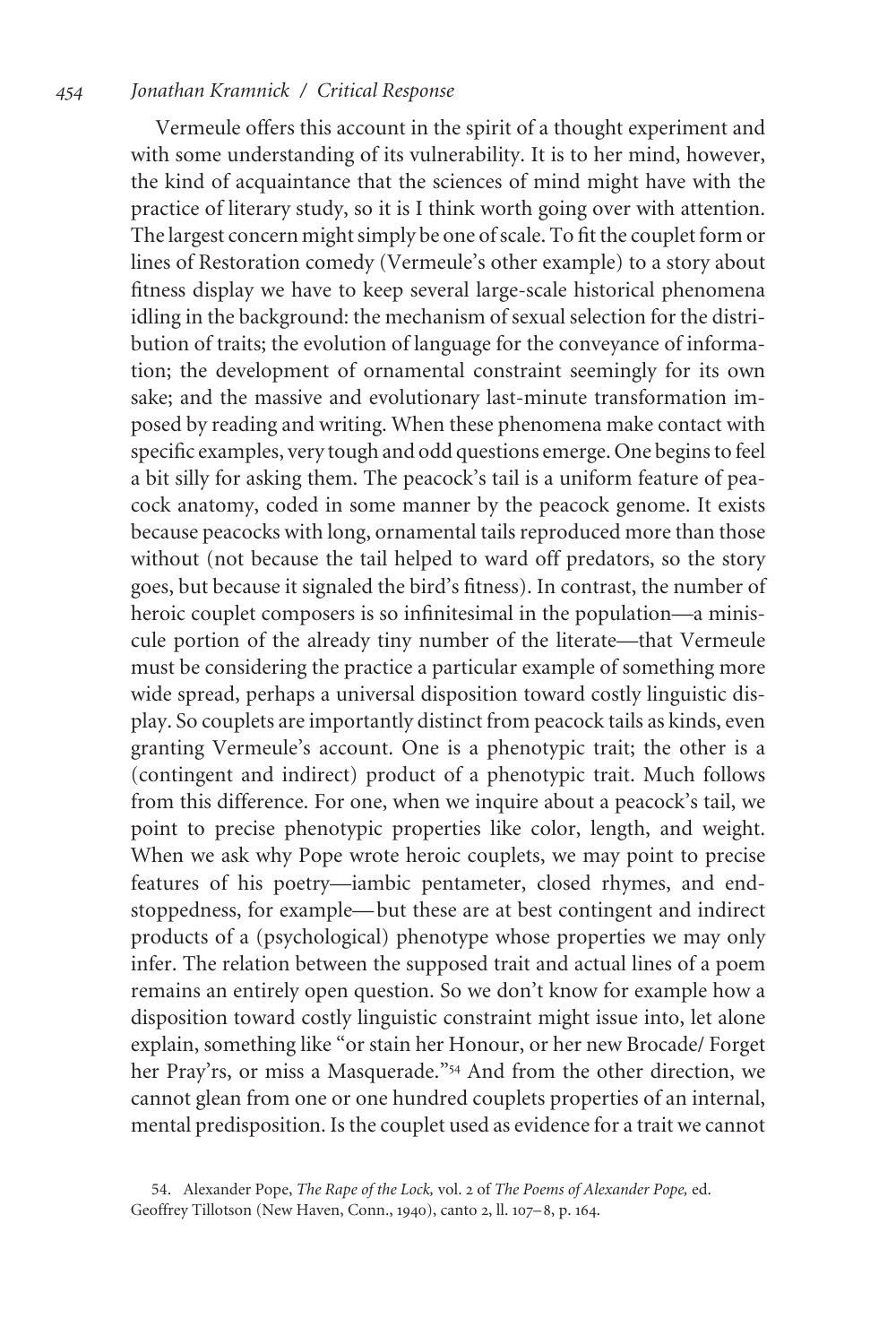quite identify or the trait used as an explanation for a couplet whose ornament is otherwise inexplicable? We seem caught in a kind of circle.

A number of related problems emerge when we touch the niceties of any one case. I was surprised for example how much Vermeule's reading turned on content as well as form. If I understand the argument correctly, costly signaling goes on despite my best or worst intentions. The motive is properly unconscious and belongs finally not so much to me as to my genes. It therefore shouldn't make a difference if I'm trying to pass off how short and misshapen I am, or if I'm in the business of cuckolding my friends by feigning impotence, or for that matter if I'm writing a blank verse epic about the fall of man. What *should* make a difference is the costliness of my language. So why does the subject matter of the examples hew so closely to the subject matter of the theory? Pope's couplets make up for his ironically scant fitness; Horner's dialogue seduces Lady Fidget and Mrs. Pinchwife. In other words, the contents of the biography and the plot of the play echo the transmillennial narrative of sexual selection. So, too, with the example of the Restoration court. According to the theory, the pressure of competition stretches over a subjectively incomprehensible reach of time: the precise duration it takes for the peacock tail to evolve. In contrast, the pressure on the Earl of Rochester to write better than the Earl of Mulgrave was sharp and short. The effect in all three cases is a kind of allegorizing of sexual selection itself, in which instance the events in a life or the activity of courtiers or the plot of a play represent elements of a process that occurs (if at all) without the awareness of its agents and over very long stretches of time.

The burden of this allegory is to bring together as legible figures a buried and universal motive (demonstrate fitness by costly display) and a lengthy and imperceptible process (evolve traits by sexual selection). Vermeule is rightly concerned with the kind of interpretive difficulties the allegorical move entails. She bundles them into a worry that it may not be "fair to describe Pope's elaborately wrought couplets as little more than chat-up lines or as instances of fitness display" (p. 430). I'm inclined to think this worry may be expanded considerably. The evolutionary interpretation of behavior of all kinds always looks below overt belief to a different and ostensibly deeper level of explanation. An agent's consciously available motives are one thing and those of the "mammalian endowment" something else entirely, hence the repugnance Pope might feel in response to the interpretation Vermeule has offered of his writing (p. 430). Every problem I've identified here, should it be a problem, descends from this basic structure. That is because the motives attributed by evolutionary psychology, along with the temporal duration in which it must operate, are disjoined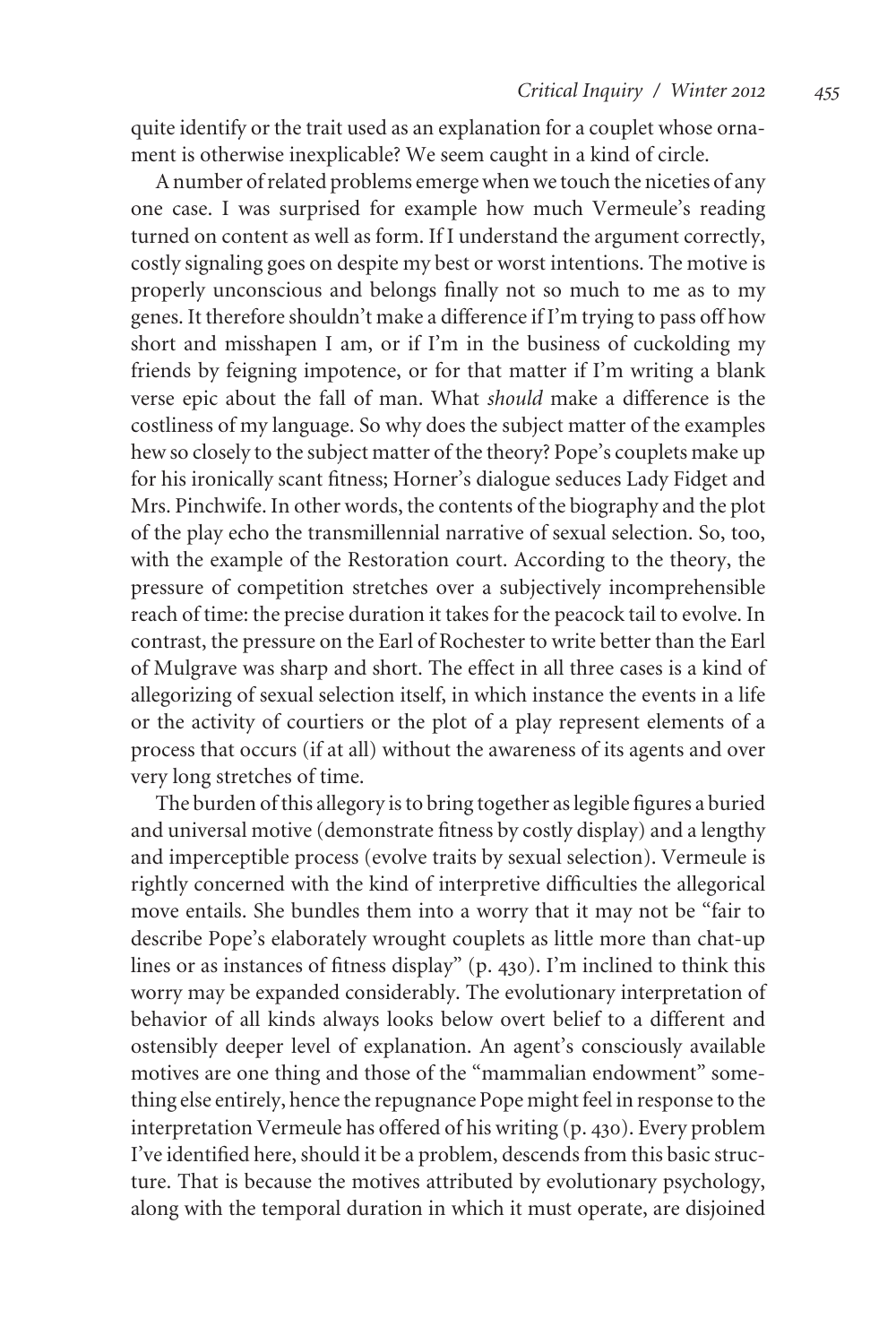from available features of the language. Even the "expressive nonsense" said to mark verse in contrast to the communicatively sleek and adaptive nature of other forms is abstracted from any particular feature or rule (p. 429). In other words, allegory steps in because it presents in linguistic form the otherwise irretrievable disposition for costly display and the otherwise unimaginable stretch of evolutionary time. And yet it does so at a cost, for it removes our attention from the disposition or the process to their redaction. Vermeule mentions in passing that critics might "wince" at the suggestion that poetry is a kind of peacock's tail (p. 429). I think we might take such wincing as dispositive, as an indication that our consideration has been taken to something else entirely.

We can get around the recourse to allegorical representation of evolutionary principles however by moving out of the shadowy realm of motive and looking elsewhere for contact with other disciplines. My discomfort with the claim that evolutionary psychology is both true and pervasive is (again) most centrally concerned with the kind of map it provides for getting acquainted with what's going on elsewhere. Rather than attending to what might be hidden, for example, we might stick closer to the surface features of the couplets themselves and simply ask how minds encounter or create such artfully put together things. How does rhyme integrate auditory information? How do we peel a three-dimensional, colored piece of china from two-dimensional, pallid words on a page?<sup>55</sup> These are hard and interesting questions. There are many others like them in the vicinity, but I see no reason why they need to be framed in a story about buried motives or unimaginable scales of time.

## **Moving Forward**

In different ways, Ryan's and Starr's responses are closest to the perspective of the original essay, so I will integrate them into my closing remarks on interdisciplinarity. Carroll complains that I only gesture toward a research project at the end. That is entirely correct. All anyone can do, I think, is look around to discover common areas of interest or points of contact and then see where they lead. A lot of that is just looking over the shoulders of others.

Ryan is on the right track I think to consider the relation between literature and psychology historically not because the historical perspective should have ultimate, explanatory power but rather because it is a perch

<sup>55.</sup> See for example Elaine Auyoung, "The Sense of Something More in Art and Experience," *Style* 44 (Winter 2010): 547–65; Alan Richardson, *The Neural Sublime: Cognitive Theories and Romantic Texts* (Baltimore, 2010), pp. 138–57; and Elaine Scarry, *Dreaming by the Book* (Princeton, N.J., 1999).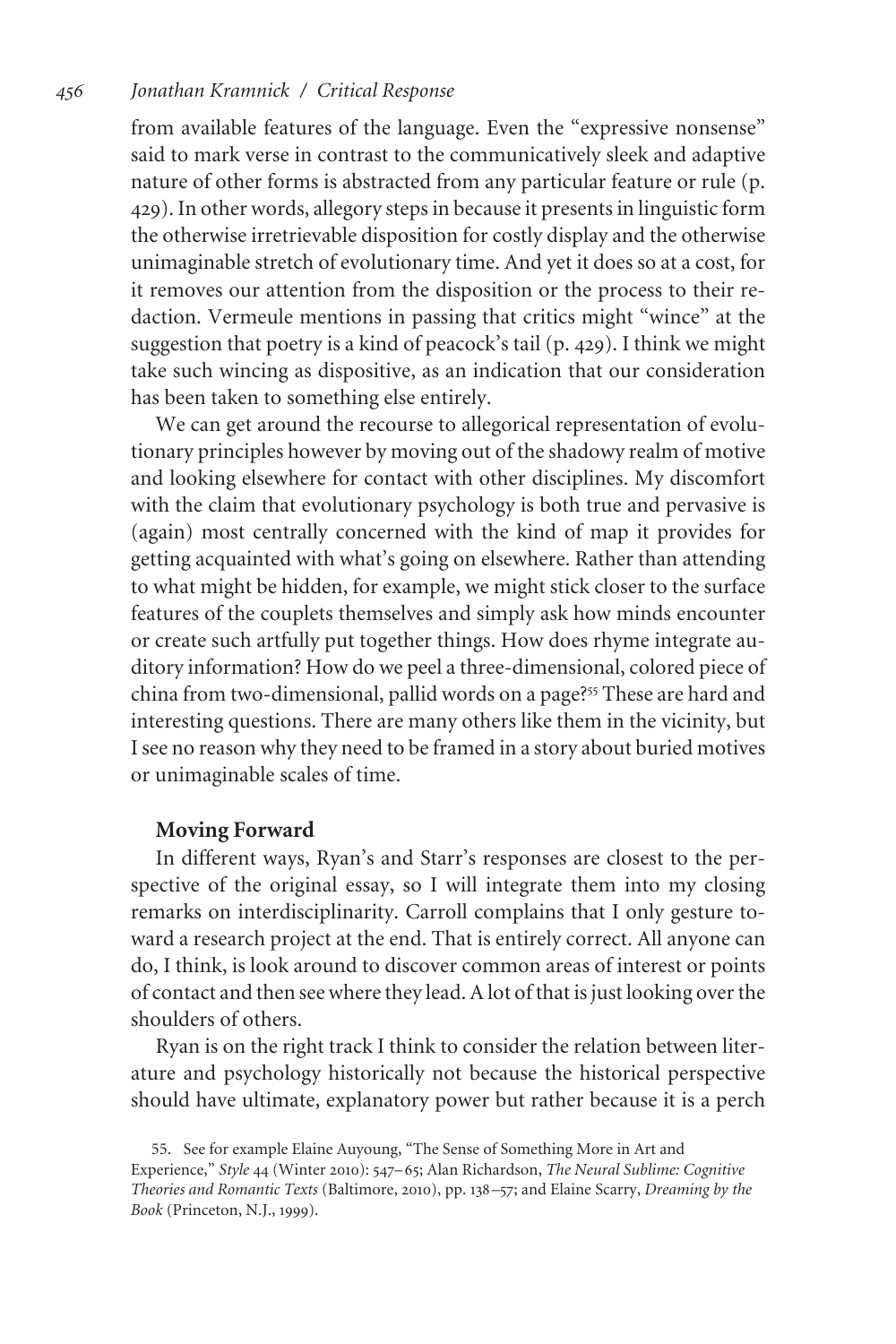from which the literary humanities might begin to contribute something of its own. For Ryan, this is a matter of the interaction between theorists of the mind and writers of realist fiction during the nineteenth century. Ryan points illustratively to crosscurrents between literary evocations of mindedness and psychological theories during the period: Crighton-Browne and Thomas Hardy, George Eliot, and James Sully. I share her interest in this regard, although by dint of specialization my examples and the questions they raise are mostly from a century or two earlier. The moral she draws is twofold. She first points to the commonality of today's evolutionary critic's notion of universal human nature with Victorian ideas of the same. Indeed Carroll has also made this point, although his idea was to confirm the intuitions of the novelists he likes, whereas Ryan's is to query the notion's validity.<sup>56</sup> To historicize by her light is to pull out the rug. I agree. But Ryan's most interesting point moves in a different direction. This is where she shows how some of the nineteenth-century theorists of mind alight on literary form to illustrate what is distinctively missing or unresolved in their own more abstracted or expository work. Her example is Sully's interpretation of Eliot's fiction, and she focuses on the particular work reading calls upon the mind to do. All of this is somewhat sketchy, but even so the point radiates outward. The "bidirectional exchange" between Eliot and Sully looks at science to understand the reading of fiction and fiction to see the workings of mind (see p. 416). Seen this way, the work of critics might plausibly be to examine puzzles that properly straddle more than one way of understanding or method of analysis.

I've coaxed Ryan only slightly to get to this particular point. I'd like to see where it goes. Remaining entirely within the historical perspective in which most literary study operates, we may still provide a unique vantage on problems that range beyond the ordinary purview of criticism, not because we have some decisive primacy over other fields, but simply because problems always look different when approached from separate angles. Consider for example the so-called hard problem of consciousness: how could a physical system give rise to conscious experience? How can something like a conscious agent be made from mere matter? According to Thomas Nagel's famous essay on bats cited by Starr in her response, no amount of objective data from neuroscience is going to tell us what it is like to be a subject with a point of view. The objective stance leaves something out. This insight is shared, tweaked, and explored by literary writers ranging from Margaret Cavendish to Ian McEwan and well beyond. Think of McEwan's Dr. Perowne, staring at Baxter's brain and wondering how the

<sup>56.</sup> See for example Carroll's discussion of Bronte in the article cited above.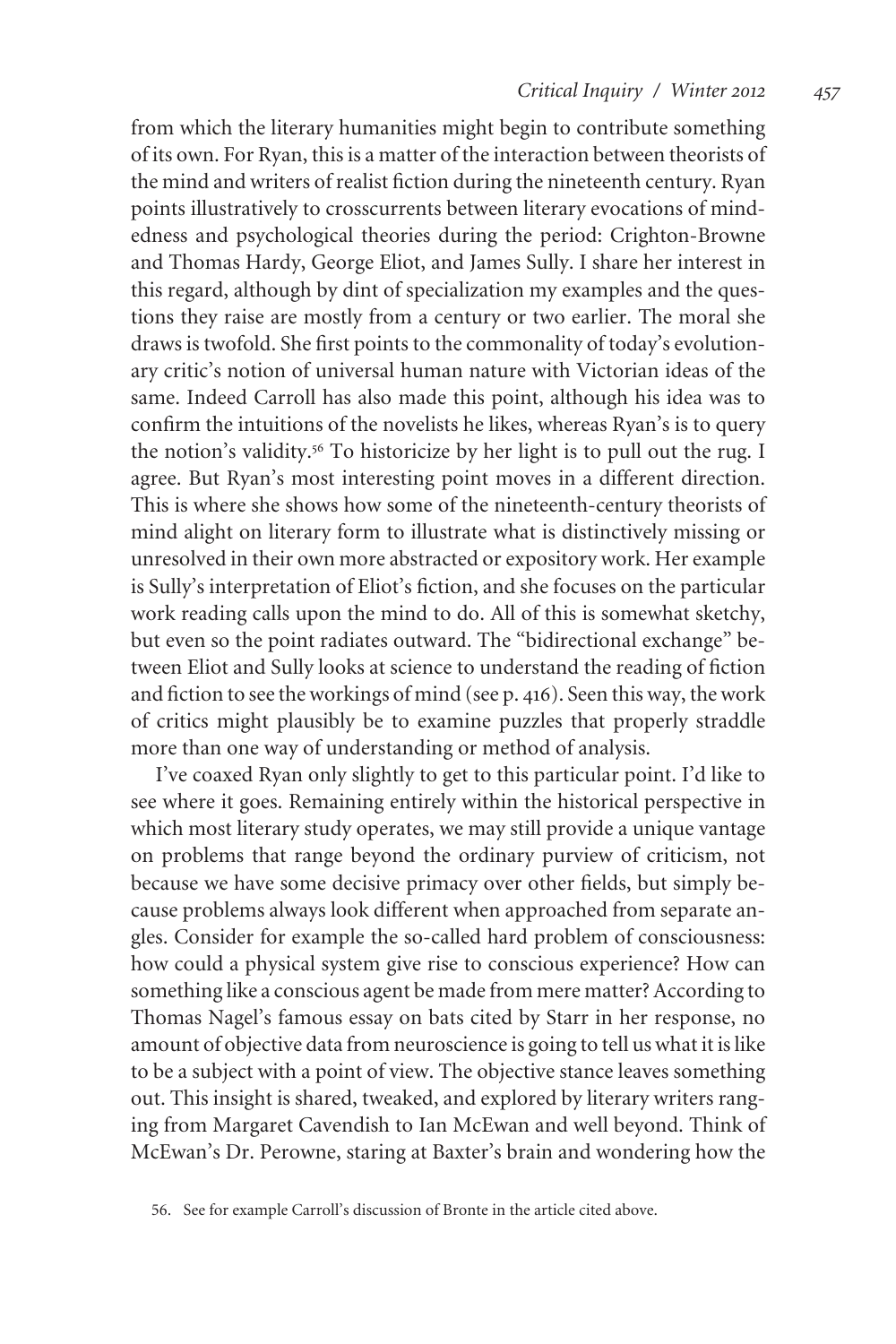soft tissue could yield the troubled experience of the infirm criminal, or the multicolored half-beast, half-human denizens of Cavendish's *Blazing World*, each with an experience relative to its unique perceptual organization. Two writers committed to a physical understanding of person and mind. The one uses free indirect discourse to turn first-person experience into third-person form; the other appends a work of fiction to a philosophical treatise. Ryan closes her response with remarks that I think might help set these moves in their proper light: "literature renders the familiar world unfamiliar and thus allows us to see aspects we may not have noticed before" (p. 417). The rendering in the two cases I've so quickly passed over amounts to formal experimentation in point of view, precisely at moments—the late seventeenth century, the early twenty-first century—when the very question of having a point of view takes center stage in philosophy and science.

Looking at McEwan or Cavendish this way takes from our current mind-talk a set of terms that might get at what these writers are up to. The vocabulary of hard problems and the relations it defines come from philosophy of mind and cognitive science. At the same time, some formal strategies we are attuned to as critics seem poised to engage what these disciplines find so intractable. That is at least one way to imagine interdisciplinarity. Doubtless there are many others. One of my points in the original essay was that literary scholars interested in cognitive or other kinds of science are not obligated to take on board a series of assumptions about human nature or to go to war with the best of their discipline or (again) even to pose their terms in an evolutionary vocabulary. I'm very glad that Starr contributed a response, since she has gone considerably far already to show all this to be true. Her own work draws from cognitive neuroscience and has proceeded modestly in collaboration with those who work on the brain. This is surely one plausible model for work between very different fields of study on questions that concern both. Starr's comments on the promise, concerns, and limits of this kind of work are all salutary and worth deferring to. One is the deceptively simple recommendation for critics to be skeptical of studies that evade the process of peer review. The advice is deceptively simple because, not only does it guard against explaining away complicated phenomena, but also because it moves appropriately from the actual procedures of one discipline to another. (Much the same from the opposite direction with the selecting judiciously from the pieces of Austen criticism I presented earlier.) The further insight Starr draws from this caution is to be wary of conclusions that violate the intuitive insight of the discipline itself, that grate against its shared language and mode of expertise. This is to suggest again that we take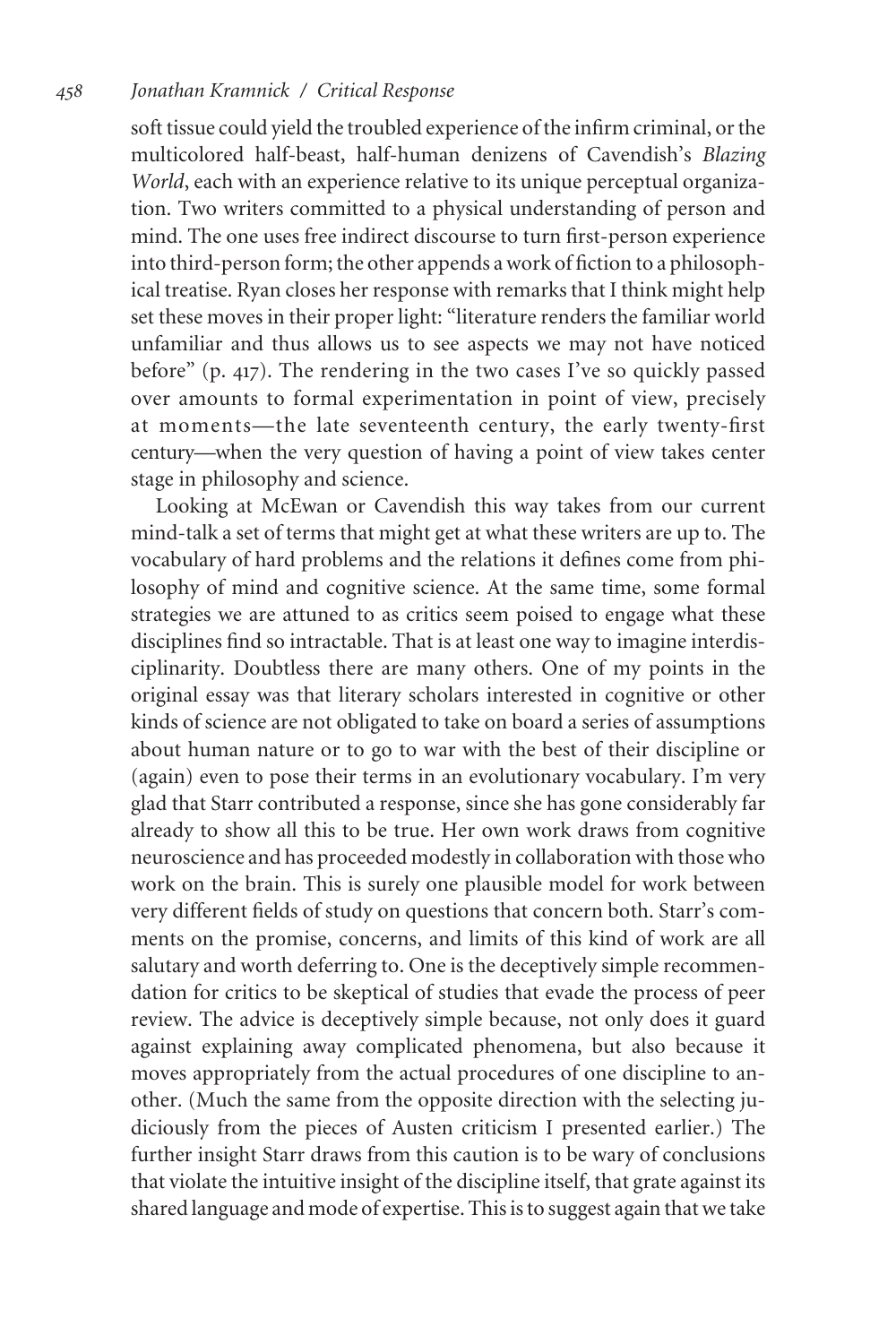our wincing to bear judgment of an important kind, unless one really does think we are mired in pervasive rot; in which case, all bets are off. Starr's point here cuts in two directions. On the one hand, it suggests that literary criticism and theory as currently practiced have disciplinary credibility worth bringing to the table. On the other, it provides recourse to critics responding with skepticism to those who would use the authority of another discipline to grind an axe of one or another kind.

The sharpest point Starr raises relevant to the present conversation, however, might be in her account of the fundamental relation between talk about evolution and work in the humanities. One consistent strategy of the literary Darwinists is to suggest that you are either with them or some sort of dualist. Either you believe that literary criticism should be folded into evolutionary psychology, or you believe that products of the mind, like Cartesian mental substances or Christian souls, are separate kinds of things entirely. (Hence for example Carroll's admonition that I believe biology to be one subject and history another.) The move derives from their interpretation of Wilsonian consilience as "an integrated body of knowledge extending in an unbroken chain of material causation from the lowest level of subatomic particles to the highest levels of cultural imagination" ("EP," p. 105). Statements like this would have a commitment to there being nothing over and above the physical world translate into a very particular way of studying literature. But a set of facts about the physical world need have no bearing on a set of readings. The mistake consists in viewing *knowledge* as "extending in an unbroken chain of material causation" rather than simply the *world* itself so extending, that is, in conflating epistemology with ontology, our system of understanding the world with the composition of the world itself.<sup>57</sup> One departs not at all from a physical view of the world to respect and, when possible, bring together the different methods and vocabularies of its disciplines.

Starr has this in view when she observes that "just because all human behavior ultimately must supervene on the evolved human brain does not mean that evolutionary psychology, as it currently stands, is the only game in town when it comes to explaining human behavior" (p. 421). The point should be dwelled upon and absorbed. To be committed to the physical world being the whole world and to all life having evolved by natural selection does not commit one to the further view that mental states reduce to, let alone are *identical* with, the neuronal states that accompany and

<sup>57.</sup> On the tendency of consilience to conflate metaphysical reduction (the world is physical) with epistemological reduction (all explanation is a physical, or in this case an evolutionary biological/psychological, explanation), see Fodor, "Look!" and Loewer, "Why There *Is* Anything Except Physics."